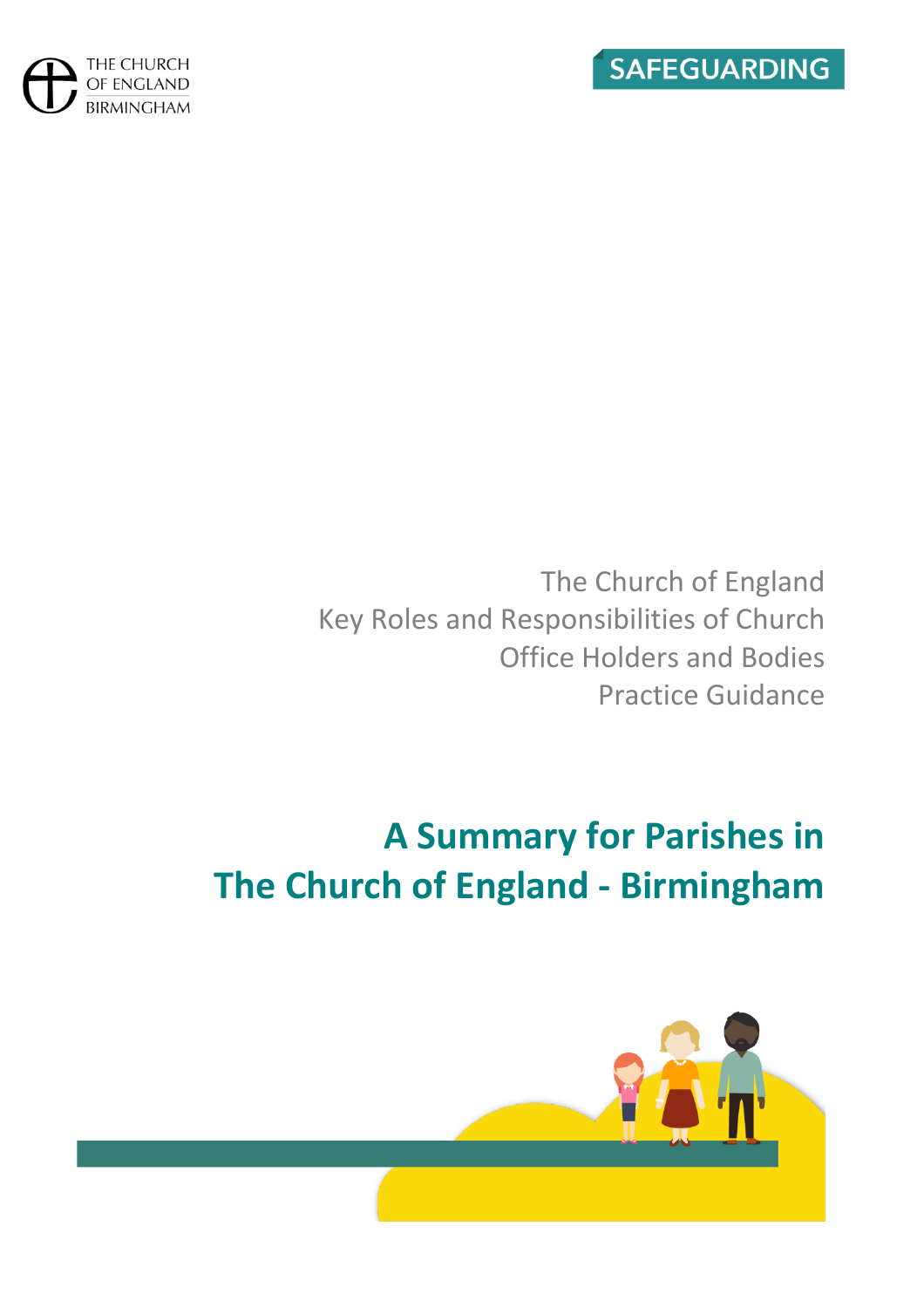



**Page**

# **Contents**

| 1. Introduction                                           |    |
|-----------------------------------------------------------|----|
| 2. The Parish Roles and Responsibilities                  | 4  |
| 3. Church Wardens                                         | 11 |
| 4. Parish Safeguarding Co-ordinator                       | 12 |
| 5. Parish Identity Verifier                               | 14 |
| 6. Additional Parish Roles                                | 15 |
| Appendix 1 Parish Safeguarding Responsibilities Checklist | 16 |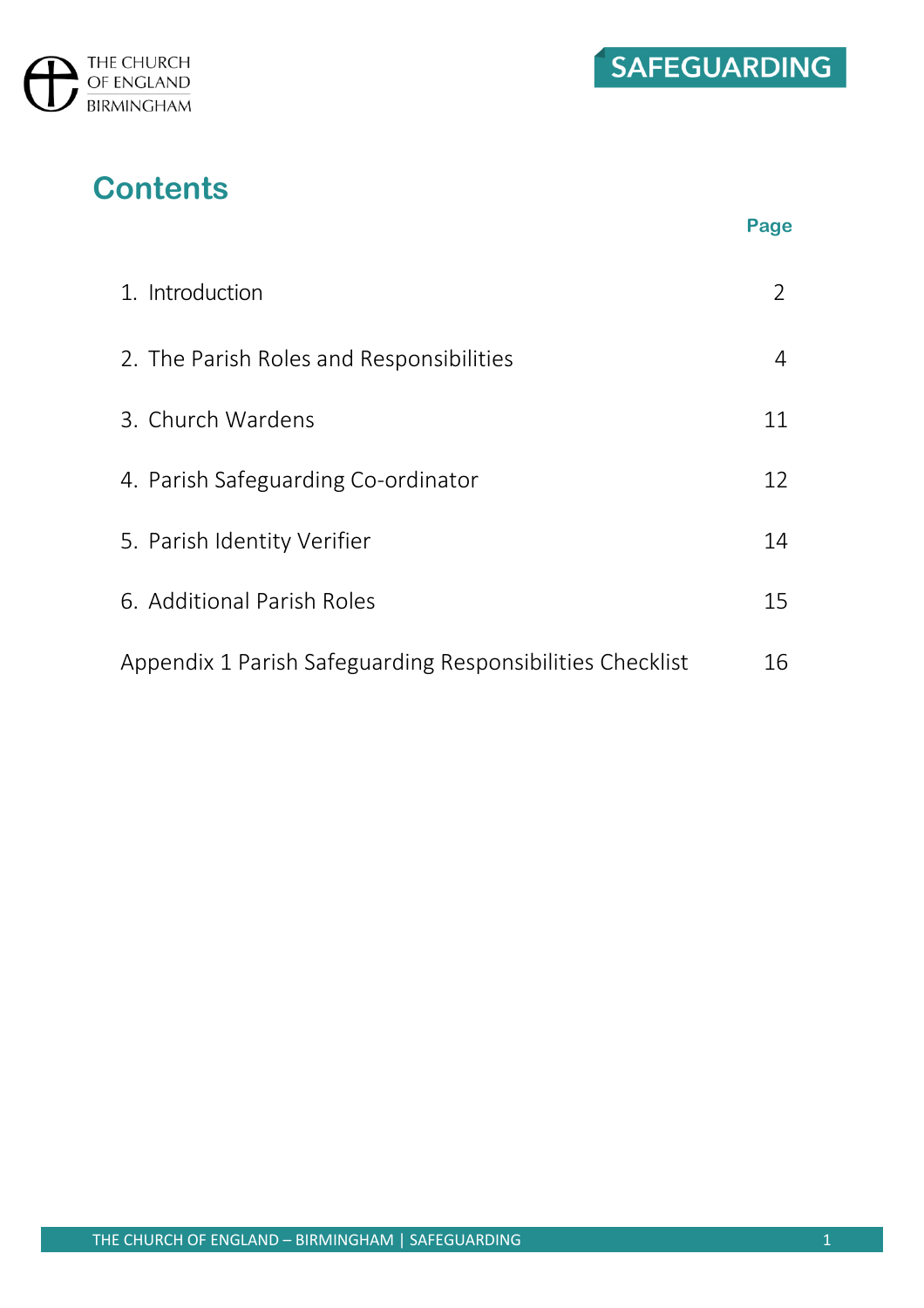# **1. Introduction**

In October 2017 the Church of England published its practice guidance on Key Roles and Responsibilities of Church Office Holders and Bodies.

It outlines the safeguarding responsibilities of key office holders and bodies in line with 'Promoting a Safer Church': The Church of England policy statement for children, young people and adults.

### **Who does the guidance apply to?**

The guidance clarifies key safeguarding roles and responsibilities for some church office holders and bodies, as agreed by the House of Bishops, including a:

- Parochial Church Council (PCC)
- Incumbent / Priest-in-Charge
- Church Warden
- Parish Safeguarding Co-ordinator
- Parish Identity Verifier

in order to support a consistent approach to safeguarding across the whole Church.

Under section 5 of the Safeguarding and Clergy Discipline Measure 2016 all PCCs, churchwardens, ordained and lay ministers (that is, anyone who has the authorisation, licence and/or permission of a diocesan bishop to practice ministry. For example, in this diocese, this includes Readers and Commissioned Pastoral Visitors as well as all clergy) must have **due regard<sup>1</sup>** to the House of Bishop's policy.

### **What does this guidance replace?**

It updates and replaces the 'Responsibilities of Church Organisations' section in 'Protecting all God's Children 2010'.

### **What other resources are available?**

The Church of England will publish a 'Parish Safeguarding Handbook' (planned for summer 2018) to support the local church in fulfilling its responsibilities as outlined in this practice guidance.

 $1$  A duty to have due regard means that the person under the duty is not free to disregard it but is required to follow such guidance unless there are cogent reasons for not doing so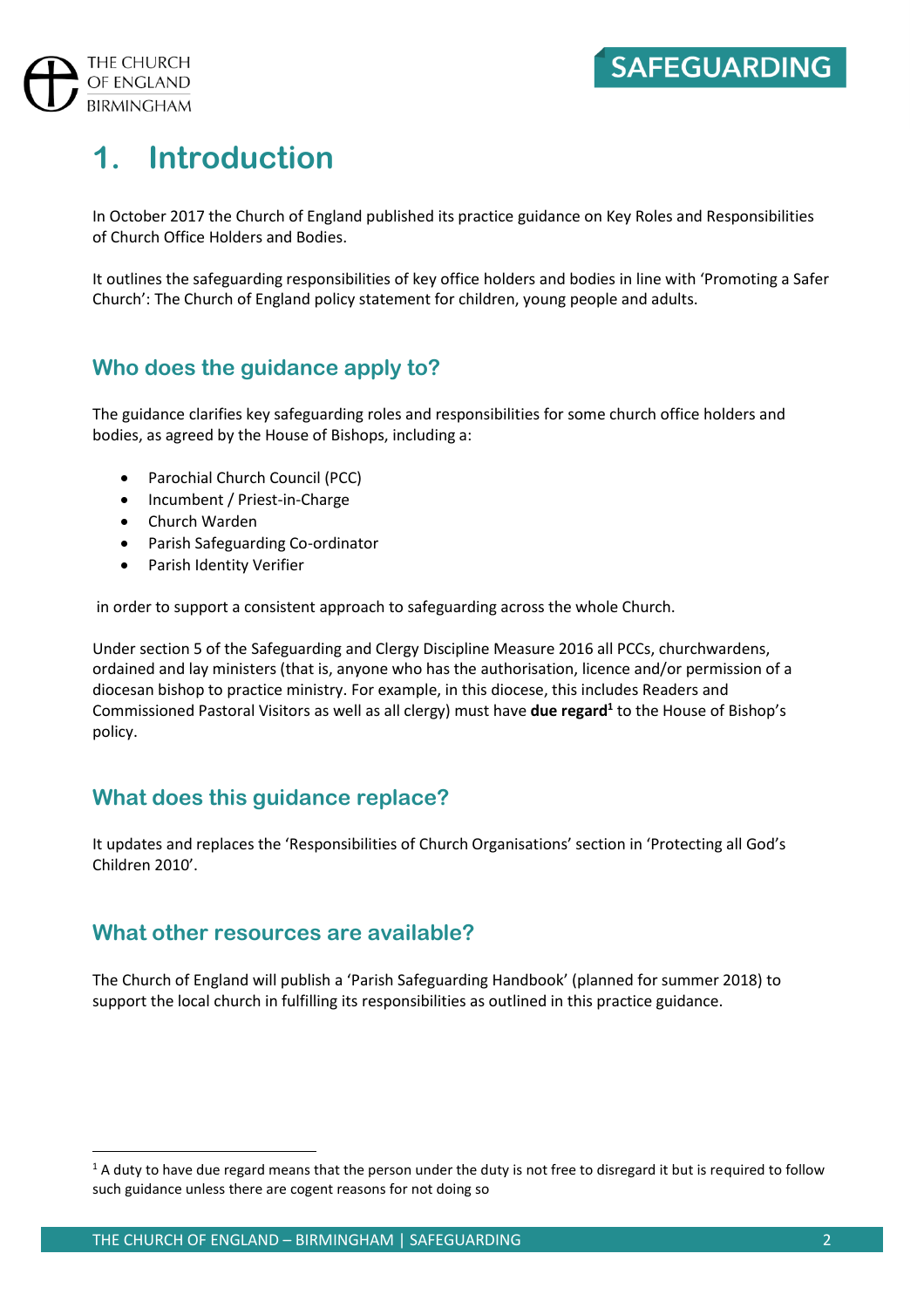

The following is a summary of the practice guidance most relevant to the local church. The full policy document is available on th[e Church of England website](https://www.churchofengland.org/sites/default/files/2017-10/roles-and-responsibilities-practice-guidance.pdf)

All extracts from the Church of England practice guidance on Key Roles and Responsibilities of Church Office Holders and Bodies Practice Guidance appear in this font in blue.

**A summary of core responsibilities are indicated in green** 

Links to further guidance and resources are indicated in grey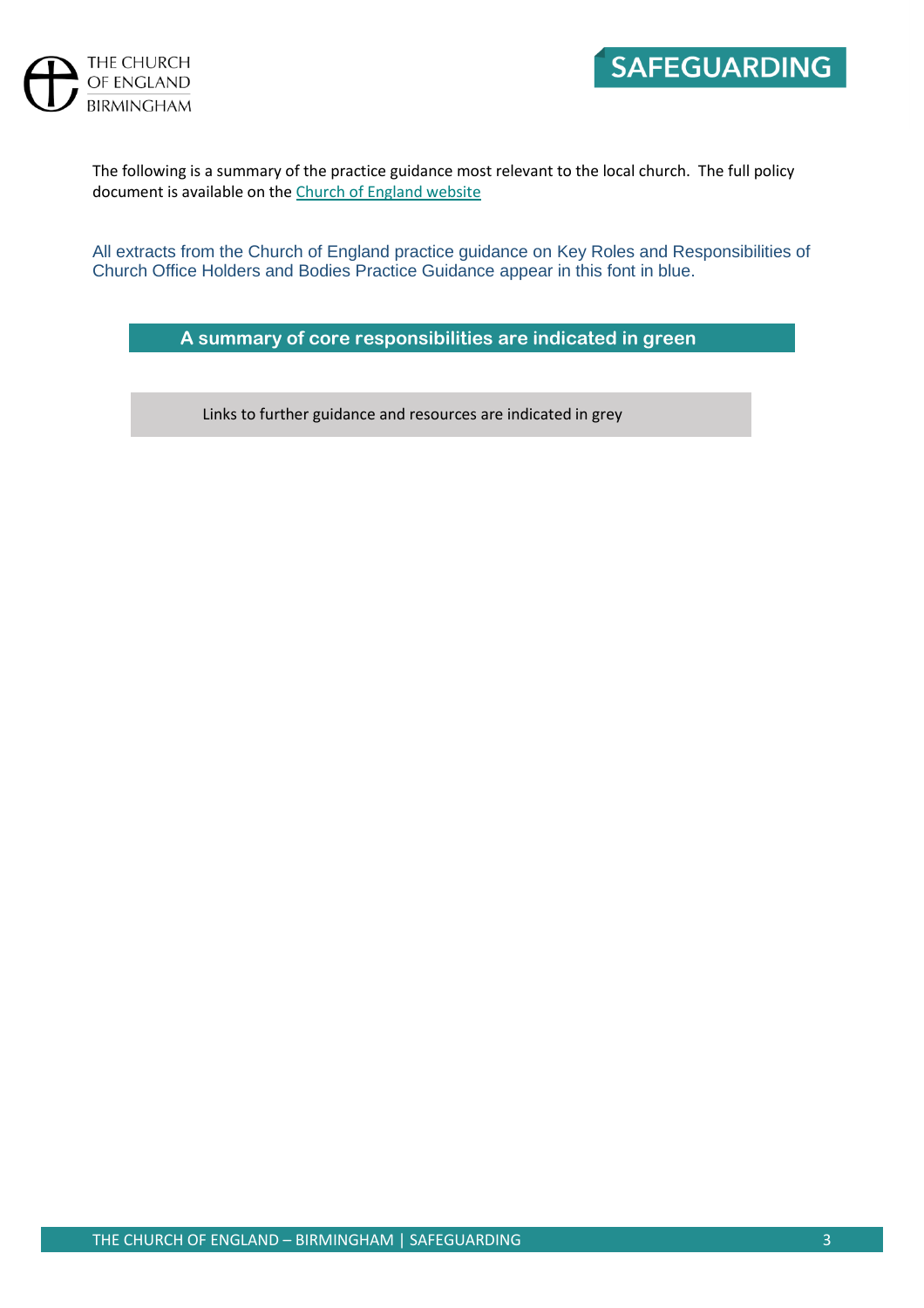

# **2. The Parish Roles and Responsibilities**

## **Parochial Church Council (PCC) and the Incumbent<sup>2</sup>**

The PCC is the main decision maker of a parish. Its powers and duties are defined by legislation and can principally be found in the Parochial Church Councils (Powers) Measure 1956.

All PCCs are charities, most do not need to register with the Charity Commission, except those with an annual income of more than £100,000. Therefore, every member of a PCC is also a charity trustee. If a PCC is a charity it must comply with the Charity Commission guidance and legislation in relation to charities.

> The Charity Commission's strategy for dealing with safeguarding issues within charities can be found at *https://www.gov.uk/government/publications/strategy-for-dealing-withsafeguarding-issues-in-charities*

The incumbent's role is to provide leadership concerning safeguarding, and to encourage everyone to promote a safer church.

The PCC and the incumbent have a duty of care to ensure the protection of the vulnerable in their church community. In terms of safeguarding, with the incumbent the PCC will:

Promote a safer church for all in the church community, and ensure there is a plan in place to raise awareness of, promote training and ensure that safeguarding is taken seriously by all those in the church community

 $2$  The incumbent may be called the vicar, rector, parson and for the purposes of this document will also include a priest-in –charge.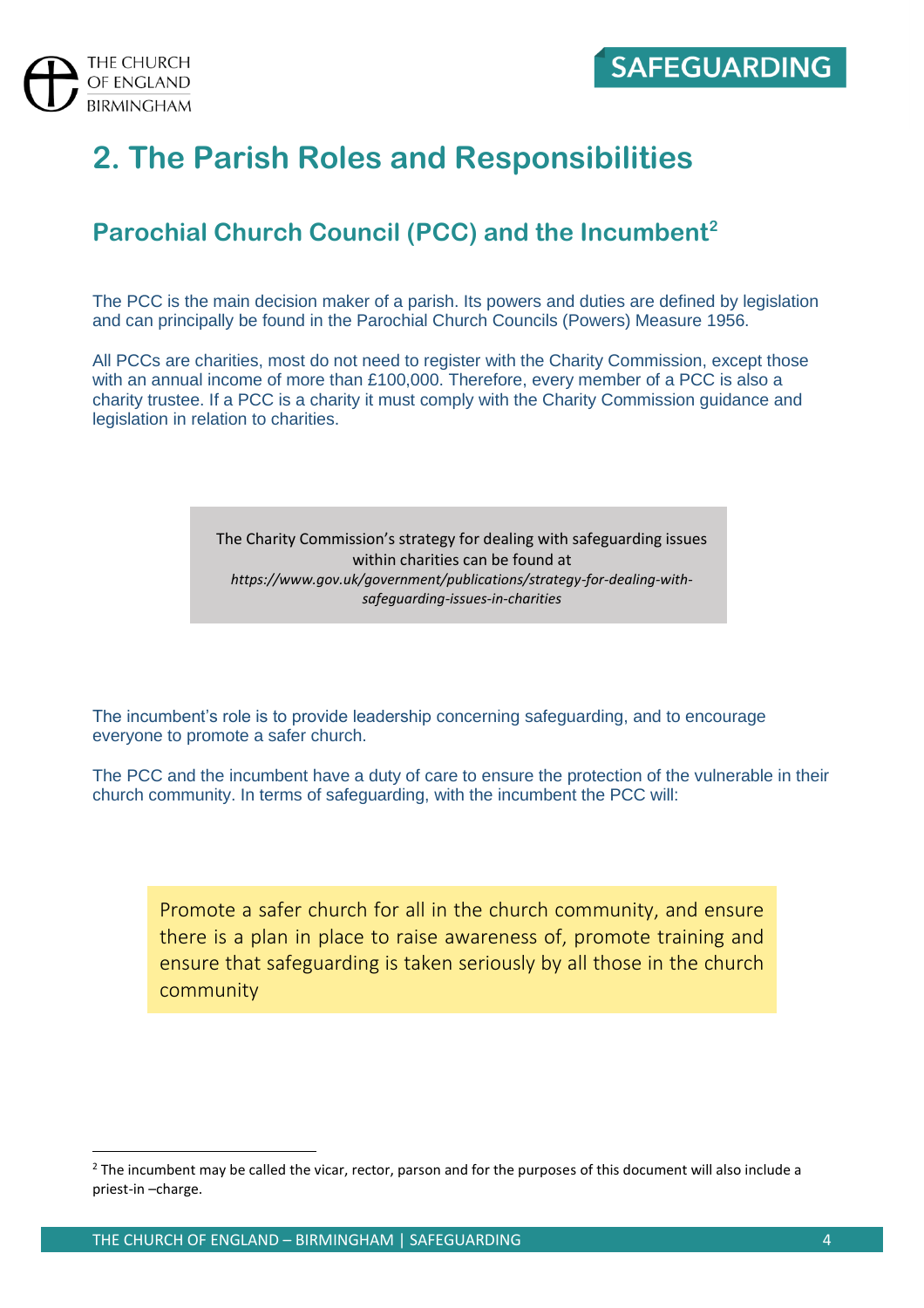



### **a. Adopt:**

- ✓ **Promoting a Safer Church policy commitments**
- ✓ **all House of Bishops' safeguarding policies and** 
	- **practice guidance**
- The House of Bishops' 'Promoting a Safer Church; safeguarding policy statement;'
- The House of Bishops' and diocesan safeguarding policies and practice guidance, while being responsive to local parish requirements;

Procedures in The Church of England - Birmingham for the implementation of national policy and practice guidance can be found on our website *<https://www.cofebirmingham.com/safeguarding/parish-safeguarding/>*

An example Promoting a Safer Church policy statement for the parish to agree can be found on our website *<https://www.cofebirmingham.com/safeguarding/parish-safeguarding/>*

The House of Bishops' 'Promoting a Safer Church; safeguarding policy statement' is available at *www.churchofengland.org/more/safeguarding*

## **b. Appoint:**

✓ **a lay Parish Safeguarding Co-ordinator** ✓ **a Parish Identity Verifier**

- At least one appropriately experienced designated parish safeguarding co-ordinator<sup>3</sup> to work with the incumbent and PCC. The parish safeguarding co-ordinator should be a lay person. It cannot be the incumbent. The parish safeguarding co-ordinator may also be the parish identity verifier for church officers who work with children or vulnerable adults but if not, the PCC should appoint another individual. The parish safeguarding co-ordinator should be supported, trained and given a copy of the parish safeguarding policy and procedures;
- Additional safeguarding roles, as required. These roles are optional. They will be dependent on local need and available resources. They may also be fulfilled by the same people. Any additional roles are left to local determination (see 'Additional Parish Roles' below);

 $3$  The requirement is to have a named parish safeguarding co-ordinator. If appropriate, in rural parishes or parishes held in plurality, consider joining together to share a parish safeguarding co-ordinator while remembering that legal responsibility will continue to rest with the individual parishes.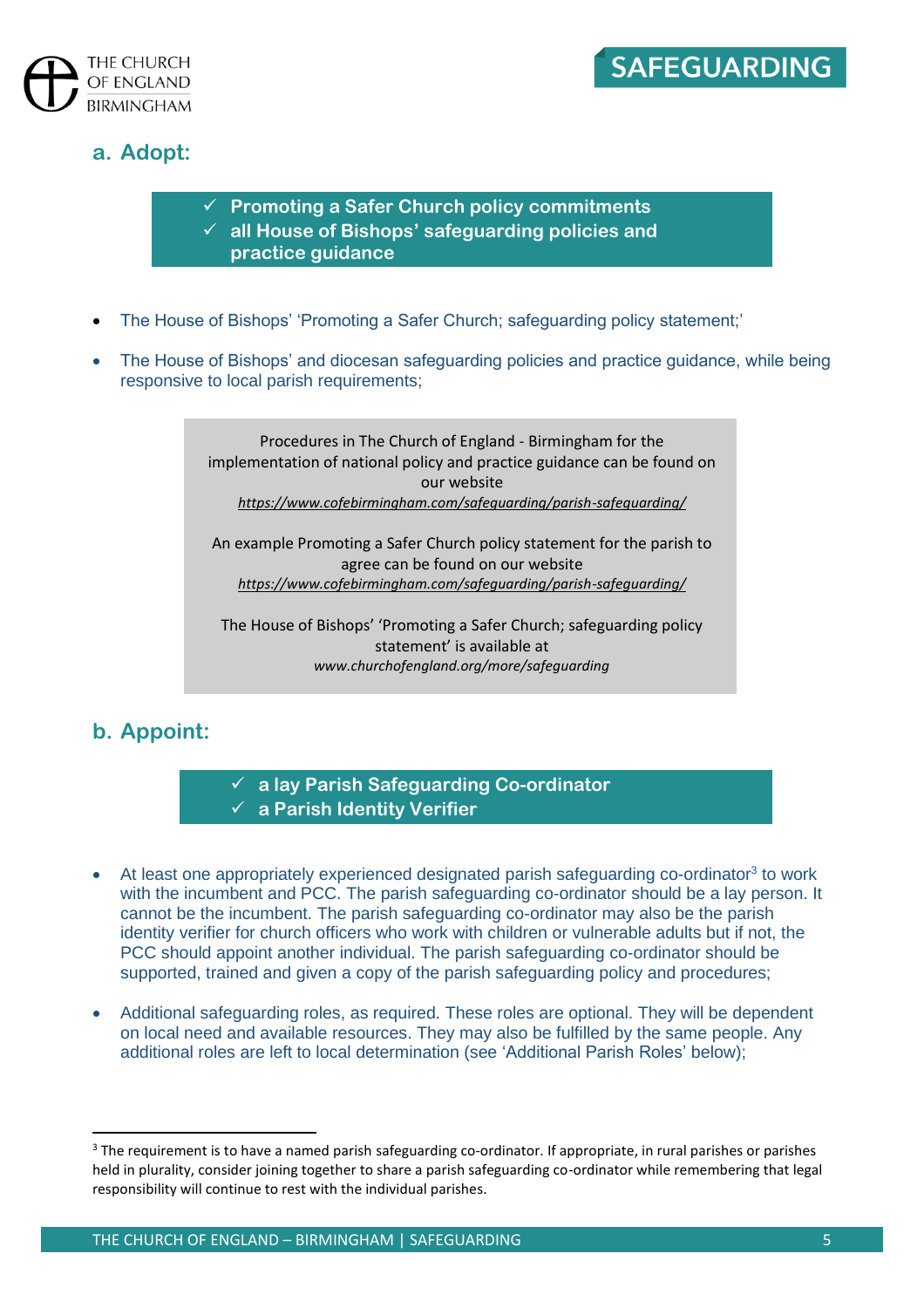

# **SAFEGUARDING**

#### **c. Safer Recruit, Support and Train:**

- ✓ **safer recruit (DBS checks every 5 years)**
- ✓ **guidelines for volunteers and paid workers**
- ✓ **safeguarding training every 3 years**
- ✓ **insurance for activities**
- Ensure that all church officers who work with children, young people and/or vulnerable adults are:
	- $\circ$  recruited following the House of Bishops' Safer Recruitment practice guidance;
	- $\circ$  aware of and work to House of Bishops' safeguarding guidance (includes both policies and practice guidance);
	- o attend diocesan safeguarding training at least every three years;
- Provide appropriate insurance to cover for all activities undertaken in the name of the PCC which involve children and vulnerable adults;

Details of diocesan safeguarding training are available at *www.cofebirmingham.com/safeguarding/safeguarding-training/*

The Church of England – Birmingham procedures for safer recruitment are available at *www.cofebirmingham.com/safeguarding/safer-recruitment/*

Resources for working with children, young people and vulnerable adults are available in the Info for Parishes section on our website: *[www.cofebirmingham.com/](http://www.cofebirmingham.com/)*

The House of Bishops' safeguarding guidance is available at *www.churchofengland.org/more/safeguarding*

### **d. Display:**

- ✓ **Promoting a Safer Church statement**
- ✓ **'Need to Talk' poster**
- ✓ **safeguarding handbook**
- A formal statement of adoption of the House of Bishops' 'Promoting a Safer Church; safeguarding policy statement'. This should be signed on behalf of the PCC;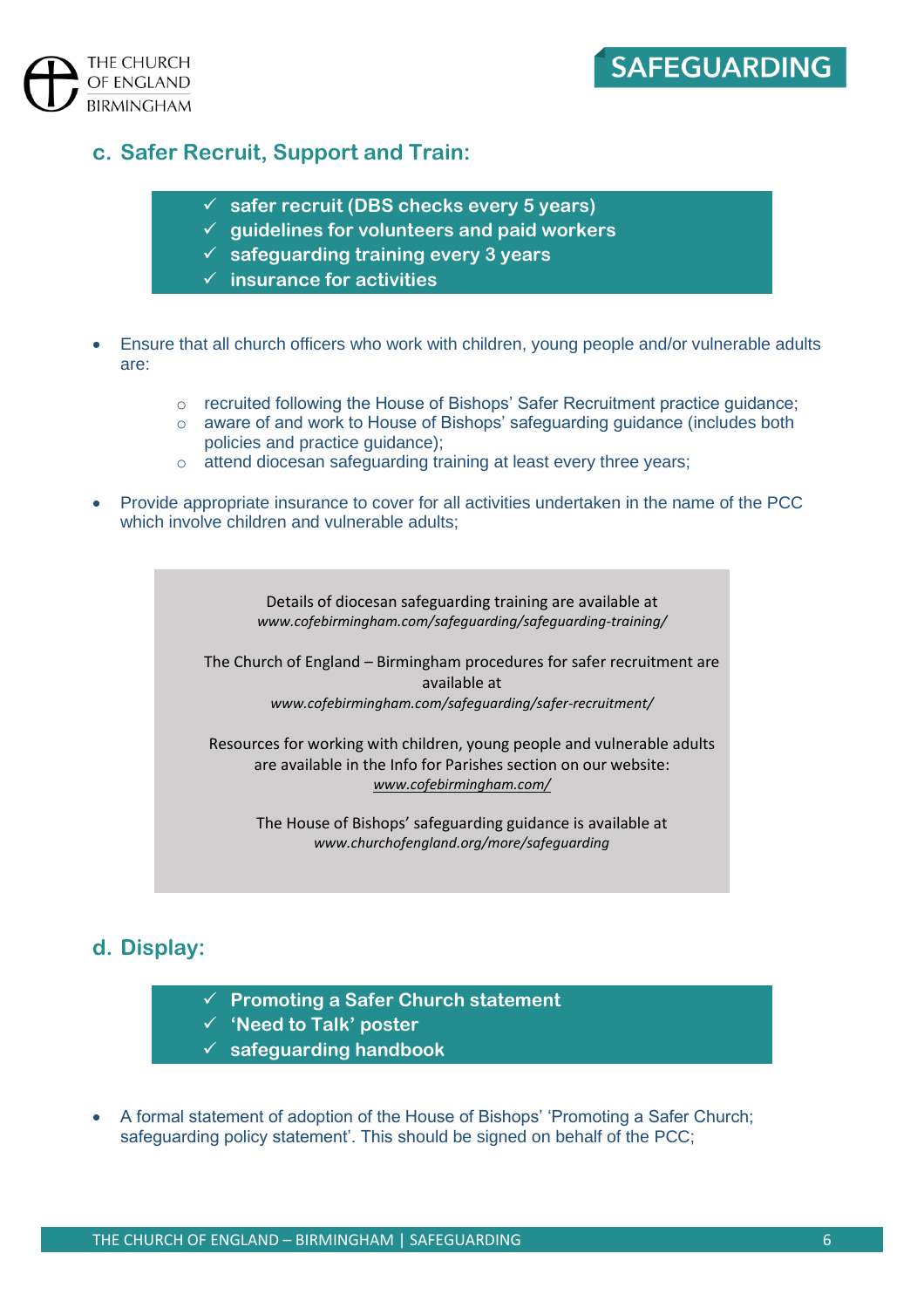



- Contact details of the parish safeguarding co-ordinator, churchwarden and any other local leaders; A PCC must display the diocesan 'Need to Talk' Poster in all its premises
- Information about where to get help with child and adult safeguarding issues e.g. local authority contact details, domestic abuse and key helplines e.g. ChildLine A PCC must display the diocesan 'Need to Talk' Poster in all its premises
- Provide access to a safeguarding handbook;<sup>4</sup>

An example Promoting a Safer Church policy statement for the parish to display can be found on our website *<https://www.cofebirmingham.com/safeguarding/parish-safeguarding/>* Email *[safeguardingsupport@cofebirmingham.com](mailto:safeguardingsupport@cofebirmingham.com)* for a 'Need to Talk' poster

#### **e. Respond:**

Create an environment, which is welcoming and respectful and enables safeguarding concerns to be raised and responded to openly, promptly and consistently;

- ✓ **procedure to respond to concerns**
- ✓ **report to Bishop's Safeguarding Adviser**
- ✓ **comply with data protection regulation**
- ✓ **risk assess activities**
- Have a procedure in place to deal promptly with safeguarding allegations or suspicions of abuse in accordance with the relevant policy and practice guidance and in consultation with the Bishop's Safeguarding Adviser;
- Report all safeguarding concerns or allegations against church officers to the Bishop's Safeguarding Adviser;
- Ensure that known offenders or others who may pose a risk to children and/or vulnerable adults are effectively managed and monitored in consultation with the Bishop's Safeguarding Adviser;
- Comply with all data protection legislation especially in regard to storing information about any paid and unpaid workers and any safeguarding records;

<sup>4</sup> Please note this may be the House of Bishops' Handbook that will be available in 2018. Once this is available, The Church of England – Birmingham may develop a version of this for parishes to use.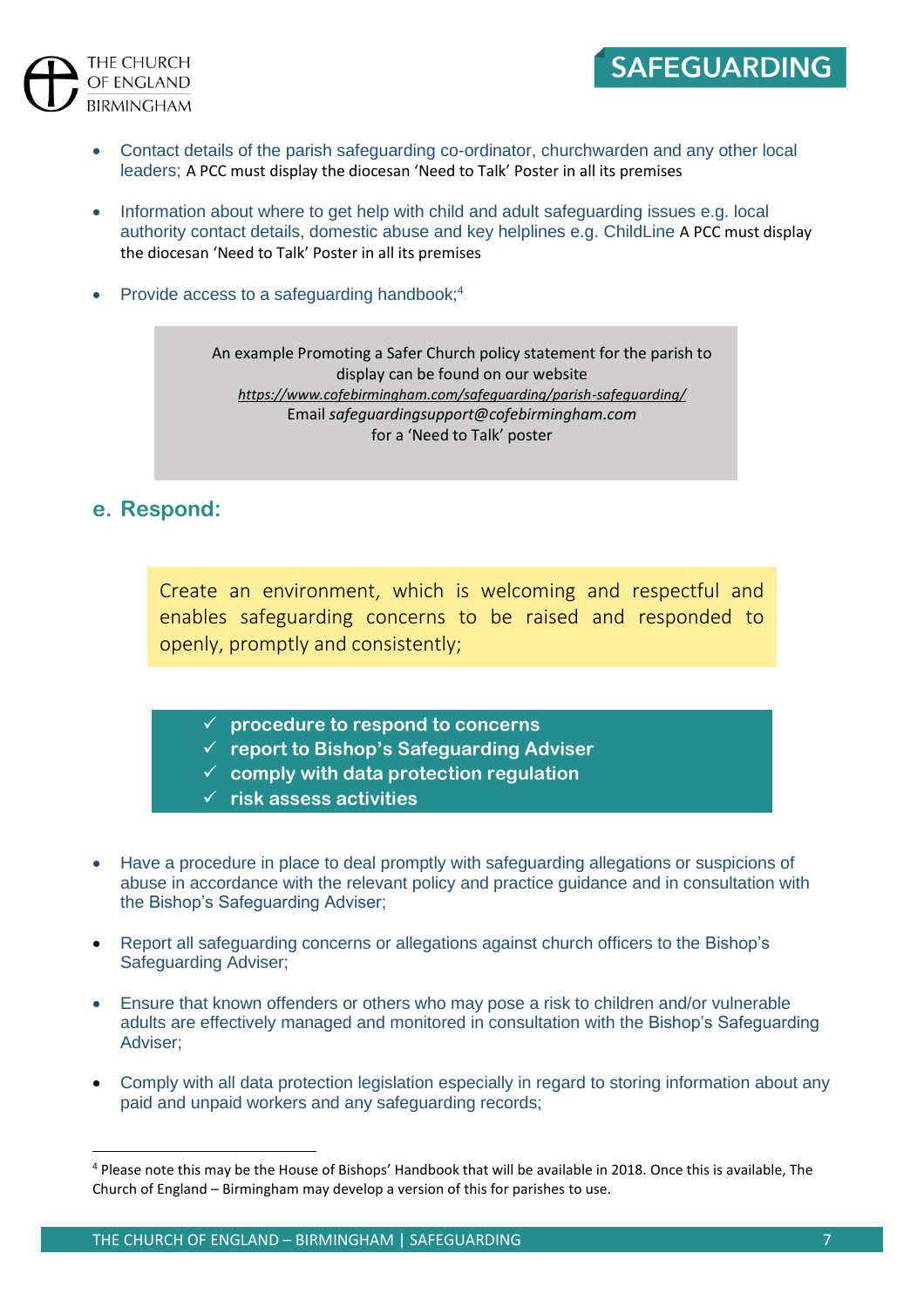



• Ensure that every worker or volunteer that the PCC appoints to work with children, young people and/or vulnerable adults is given 'A Small Guide to Safeguarding'

> Report concerns and allegations to the Bishop's Safeguarding Adviser: *Tel: 07342 993 844 Email[: StephH@cofebirmingham.com](mailto:StephH@cofebirmingham.com)*

*Online Referral Form at www.cofebirmingham.com/safeguarding/*

Data Protection resources for parishes are available on the Parish Resources website: *http://www.parishresources.org.uk/gdpr/*

A risk assessment template is available on our website: *www.cofebirmingham.com/safeguarding/working-safely-with-the-vulnerable/*

Email *safeguardingsupport@cofebirmingham.com* to obtain 'A Small Guide to Safeguarding' for your workers and volunteers

#### **f. Review and Report Progress:**

THE CHURCH OF ENGLAND **BIRMINGHAM** 

- ✓ **regular reports to PCC**
- ✓ **standing PCC agenda item**
- ✓ **annual report at APCM**
- The parish safeguarding co-ordinator should regularly report on safeguarding in the parish.<sup>5</sup> Safeguarding should be a standing agenda item at each PCC meeting. At the APCM the PCC should provide an annual report in relation to safeguarding. In the PCC's annual report will be a statement which reports on progress and a statement as to whether or not the PCC has complied with the duty to have "due regard" to the House of Bishops' guidance in relation to safeguarding.<sup>6</sup>

#### **g. Hire out church premises:**

 $5$  Whether the PSC is a member of the PCC is up to local determination. At a minimum they should report regularly to it.

<sup>&</sup>lt;sup>6</sup> See the Safeguarding and Clergy Discipline Measure 2016, section 5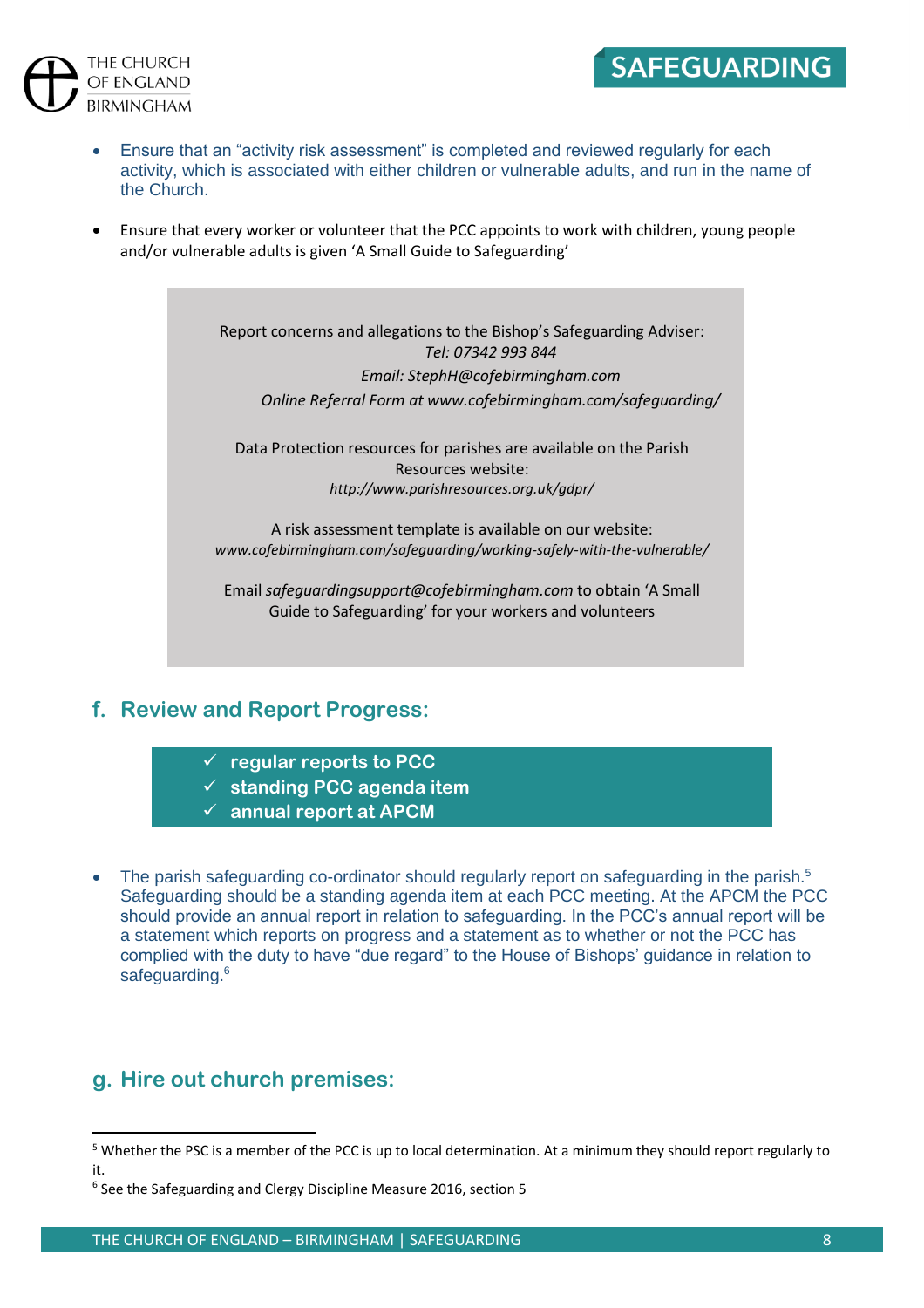

## SAFEGUARDING

✓ **safeguarding statement in hire agreement** ✓ **public liability insurance**

- Any hire agreement with any person/body wishing to hire church premises<sup>7</sup> must contain a provision whereby the person/body hiring the premises agrees to comply with all relevant statutory safeguarding legislation and guidance.
- The hire agreement should also contain a provision whereby all those hiring church premises are required to ensure that children and vulnerable adults are protected at all times, relevant staff have had appropriate Disclosure & Barring Service checks and that all reasonable steps have been taken to prevent injury, illness, loss or damage occurring.
- Ensure all those hiring church premises carry full public liability insurance for their activity, including for safeguarding.

Example statements for hirers of church premises are available on our website: *<https://www.cofebirmingham.com/safeguarding/parish-safeguarding/>*

### **h. Working in a Local Ecumenical Partnership:**

✓ **agree a denomination for safeguarding** ✓ **tell Bishop's Safeguarding Adviser**

• If working within Local Ecumenical Partnerships, agree which denomination or organisation's safeguarding policy to follow, including where to seek advice in urgent situations in line with the practice guidance. This decision should be ratified both by the bishop and other appropriate church leaders in the partnership and shared with the Bishop's Safeguarding Adviser; in the event of a specific safeguarding concern, ensure that all the local ecumenical partners are notified.

> The House of Bishops' Local Ecumenical Partnerships practice guidance is available at *www.churchofengland.org/more/safeguarding*

 $7$  This means a church building and/or, church hall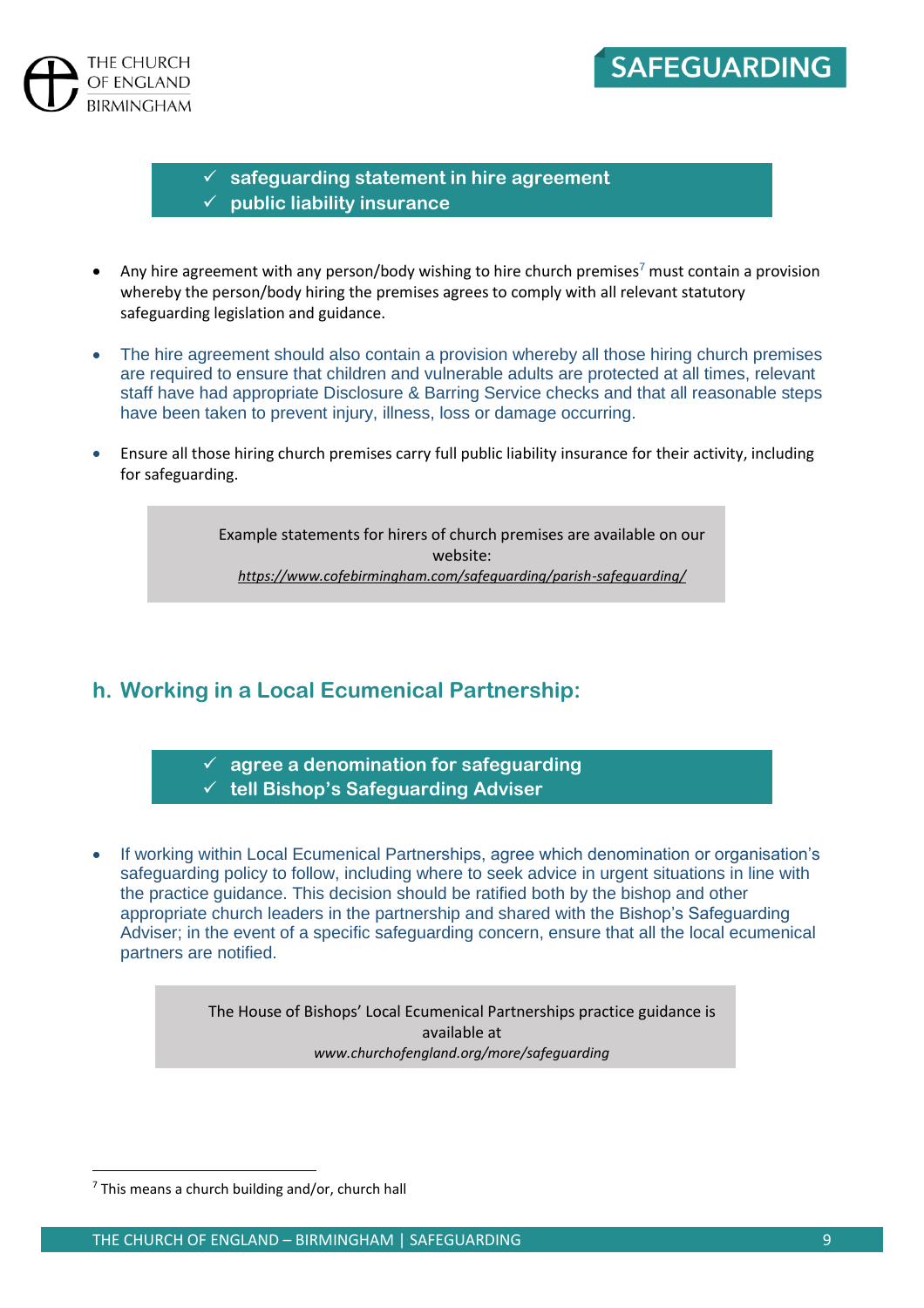



#### **i. During a clergy vacancy**

✓ **follow The Church of England – Birmingham Safeguarding During a Vacancy procedure**

• During an interregnum the PCC must, working with the churchwardens, ensure that all information about safeguarding matters is securely stored before passing the information on to the new incumbent. The Church of England -Birmingham safeguarding team will contact the parish to discuss safeguarding arrangements during the vacancy.

> A summary of The Church of England – Birmingham's safeguarding during a vacancy procedure is available on our website *<https://www.cofebirmingham.com/safeguarding/parish-safeguarding/>*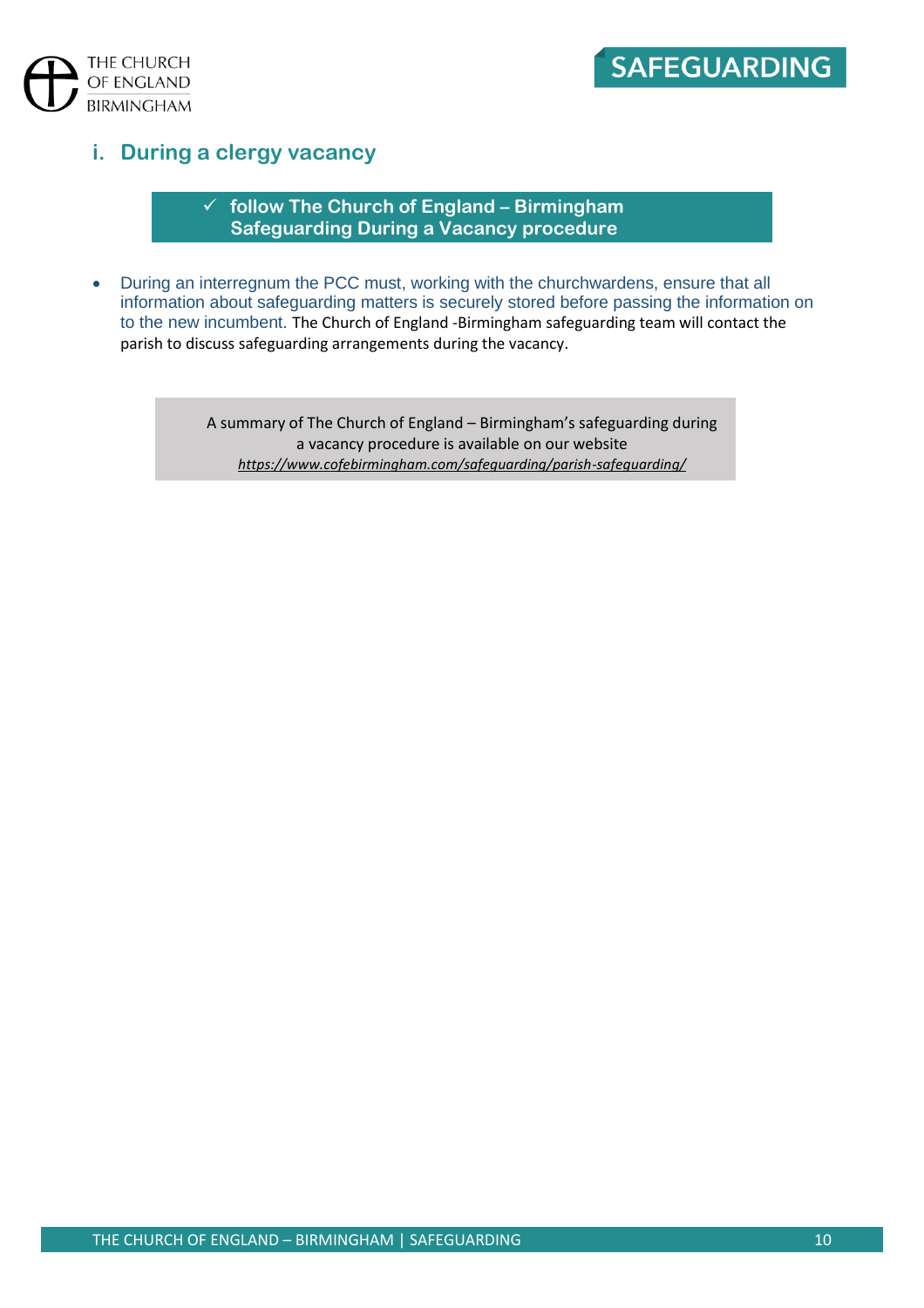

# **3. Churchwardens**

- ✓ **health & safety check for premises**
- ✓ **risk assessments for activities**
- ✓ **insurance for all activities**
- ✓ **procedure for complaints and grievances**
- ✓ **oversight of safeguarding in a vacancy**

In relation to safeguarding, the churchwardens work with the incumbent, PCC and parish safeguarding co-ordinator to:

- Ensure that in the period of a vacancy (during an interregnum), that the incumbent's safeguarding roles and responsibilities are fulfilled, in consultation with the PCC, parish safeguarding co-ordinator and the area dean;
- Pay attention to the specific needs of children and vulnerable adults when undertaking health and safety inspections and risk assessment;
- Ensure that risk assessments are carried out before new activities are undertaken;
- Ensure that all parish activities with children and vulnerable adults are adequately supervised and insured;
- Ensure that the parish has procedures for responding to complaints and grievances (this does not mean safeguarding concerns or allegations but complaints about the quality of a safeguarding response or activity);
- Answer questions regarding safeguarding as they arise in the archdeacon's visitations, and respond to any specific safeguarding advice, which may be given from the archdeacon.

A summary of The Church of England – Birmingham's safeguarding during a vacancy procedure is available on our website: *<https://www.cofebirmingham.com/safeguarding/parish-safeguarding/>*

A health and safety checklist for children is available at *www.cofebirmingham.com/safeguarding/working-safely-with-the-vulnerable/*

A risk assessment template is available on our website: *www.cofebirmingham.com/safeguarding/working-safely-with-the-vulnerable/*

A model parish policy for safeguarding complaints is available on our website

*<https://www.cofebirmingham.com/safeguarding/parish-safeguarding/>*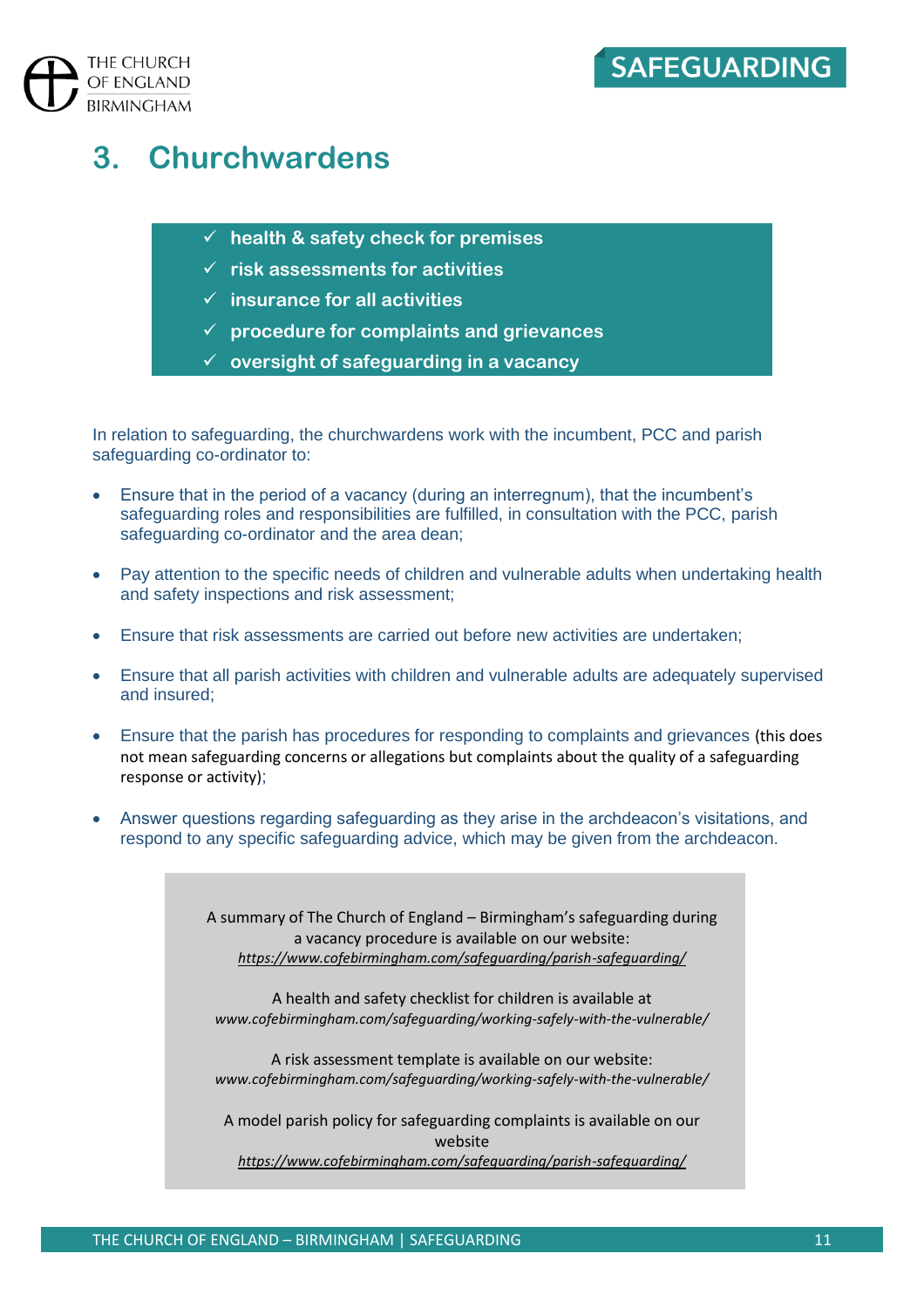

# **4. Parish Safeguarding Co-ordinator**

- ✓ **receive, respond to & report all concerns & allegations**
- ✓ **maintain safeguarding records**
- ✓ **oversee and promote:**
- ✓ **safer practices**
- ✓ **safer recruitment**
- ✓ **safeguarding training**
- ✓ **report to PCC**

Each parish safeguarding co-ordinator's role is to:

- Work closely with the incumbent to advise within the parish on all safeguarding matters relating to children, young people and vulnerable adults;
- Receive, with the incumbent, any concerns about children or adults in the parish and make sure that proper advice is sought and proper referrals are made;
- Report all matters relating to concerns and allegations of abuse against church officers, in liaison with the incumbent, to the Bishop's Safeguarding Adviser who will liaise with the statutory agencies, as required. Concerns about the incumbent should be raised directly with the Bishop's Safeguarding Adviser;
- Ensure that any ex-offenders with offences against children or vulnerable adults known to be in the church community are notified to the Bishop's Safeguarding Adviser and contribute to managing Safeguarding Agreements;
- Promote safer practices in all activities and make any recommendations required taking into account the particular arrangements of the parish;
- Seek to ensure that Safer Recruitment practice is followed, with the support of diocese.
- Attend diocesan safeguarding training at least every three years and a diocesan annual resourcing and recognition day for parish safeguarding co-ordinators;
- Maintain safeguarding records;
- Complete national, diocesan and parish safeguarding self-assessments as required;
- Contribute to the annual review of parish safeguarding arrangements;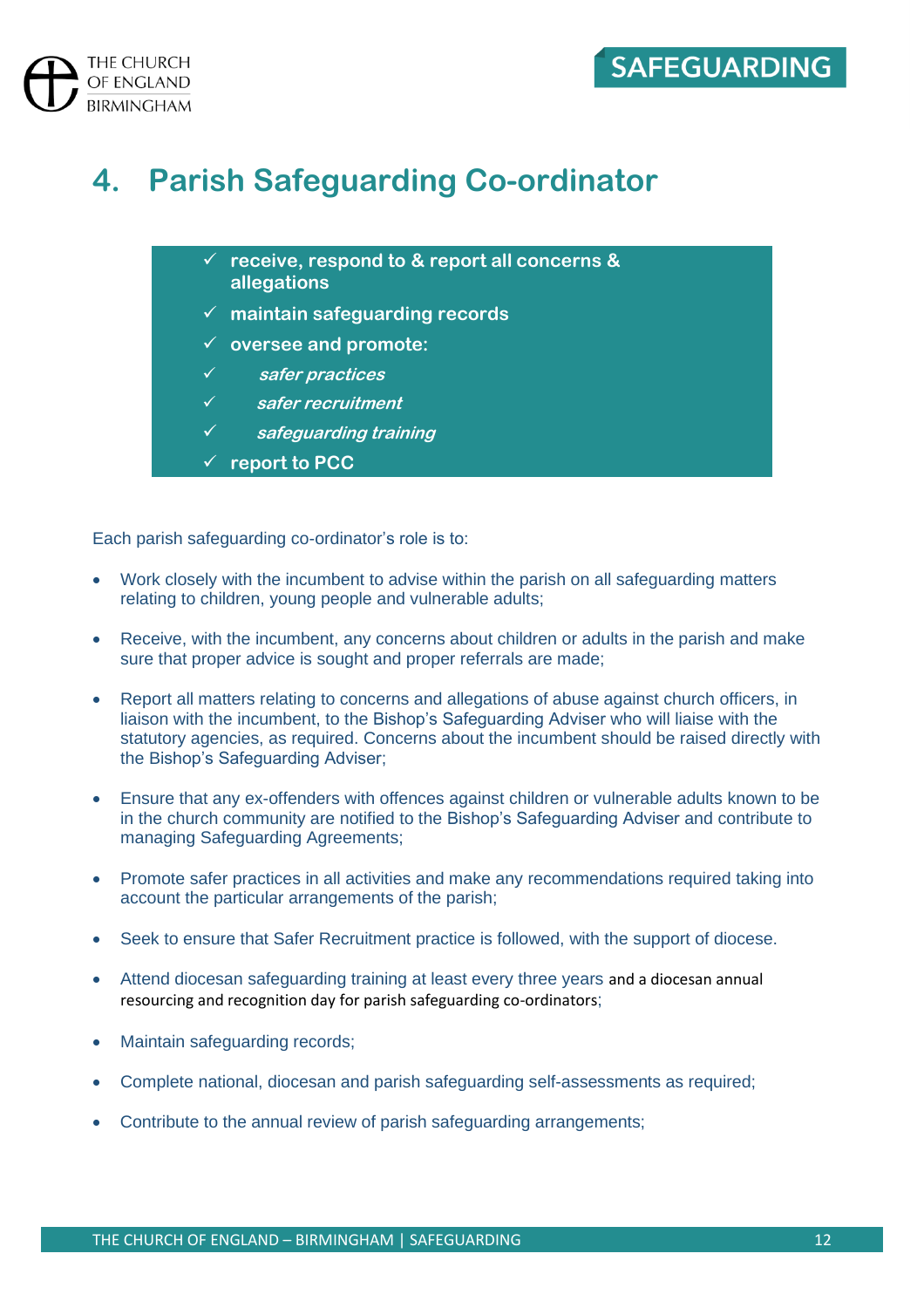

• The parish safeguarding co-ordinator should regularly report on safeguarding in the parish. Safeguarding should be a standing agenda item at each PCC meeting. At the APCM the PCC will provide an annual report in relation to safeguarding.

The parish safeguarding co-ordinator may also be responsible for:

- Being the Children's and /or Vulnerable Adult Advocate (see below);
- Being the Parish Identity Verifier (see below);
- Supporting other church officers who work with children or vulnerable adults;
- Providing or arranging provision of safeguarding training for parish workers (both volunteers and paid staff).

Preferably the parish safeguarding co-ordinator should be someone who is a lay person, has good pastoral and organisational skills and experience of working with children/young people or vulnerable adults, although not always currently involved in such work in the parish. They should not be the incumbent or his or her partner.

The level of the resource will be dependent on the size and complexity of the parish. These roles often are voluntary but some larger parishes have paid posts. Some parishes have one parish safeguarding co-ordinator for children and one for vulnerable adults. If required, in rural parishes, or in group arrangements, arrangements for safeguarding maybe shared whilst remembering that legal responsibilities will continue to rest with the individual parishes.

> Report concerns and allegations to the Bishop's Safeguarding Adviser: *Tel: 07342 993 844*

*Email[: StephH@cofebirmingham.com](mailto:StephH@cofebirmingham.com) Online Referral Form at www.cofebirmingham.com/safeguarding/*

Resources for parishes and safeguarding updates are available at *www.cofebirmingham.com/safeguarding/parish-safeguarding/*

Details of training and the annual resourcing & recognition day for Parish Safeguarding Co-ordinators are available on our website *www.cofebirmingham.com/safeguarding/safeguarding-training/*

An example role outline for a parish safeguarding co-ordinator is available on our website *<https://www.cofebirmingham.com/safeguarding/parish-safeguarding/>*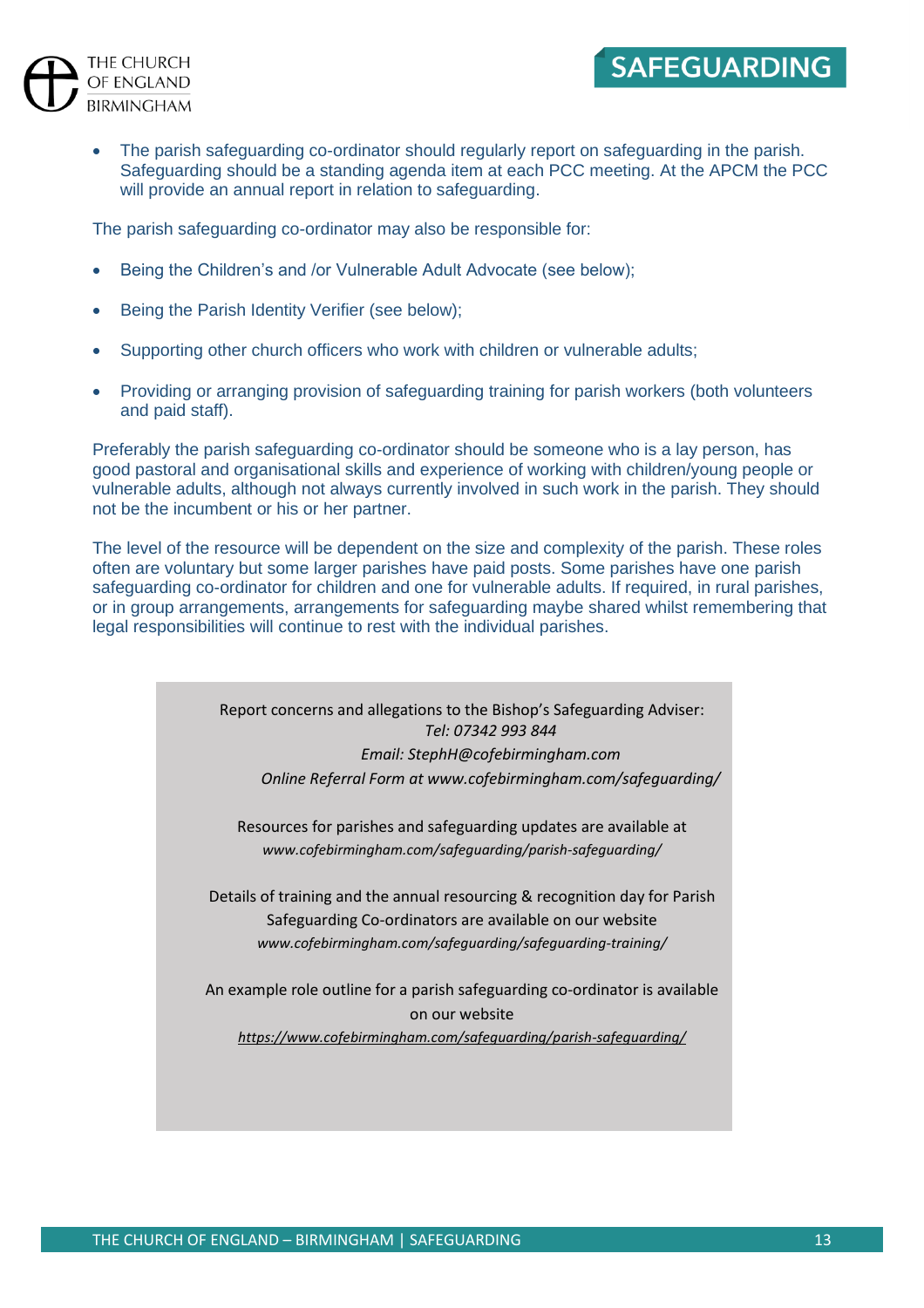# **5. Parish Identity Verifier**

Every parish should have a nominated person who is responsible for administration of Disclosure & Barring Service applications. As a minimum the PCC must appoint one lead parish identity verifier. The PCC may appoint as many additional parish identity verifiers as it wishes. The parish safeguarding coordinator or incumbent may undertake this role, but it may also be carried out by a parish administrator or other suitable lay or ordained person.

In particular, the parish identity verifier is responsible for:

- Establishing the true identity of the applicant, through the examination of a range of identification documents as set out by the Disclosure and Barring Service;
- Checking and validating the information provided by the applicant on the application form;
- Ensuring the application form is fully completed and the information it contains is accurate.
- The parish identity verifier is also responsible for maintaining a record of all Disclosure & Barring Service applications for the parish and ensuring that criminal records checks are renewed very five years for current workers, volunteers and PCC members.
	- Registration form for new parish identity verifiers to complete
	- Safer recruitment forms for new volunteers
	- Guidance on how to verify identity using the online Disclosure & Barring Service system
	- An example role outline for parish identity verifiers

All available on our website: *www.cofebirmingham.com/safeguarding/safer-recruitment/*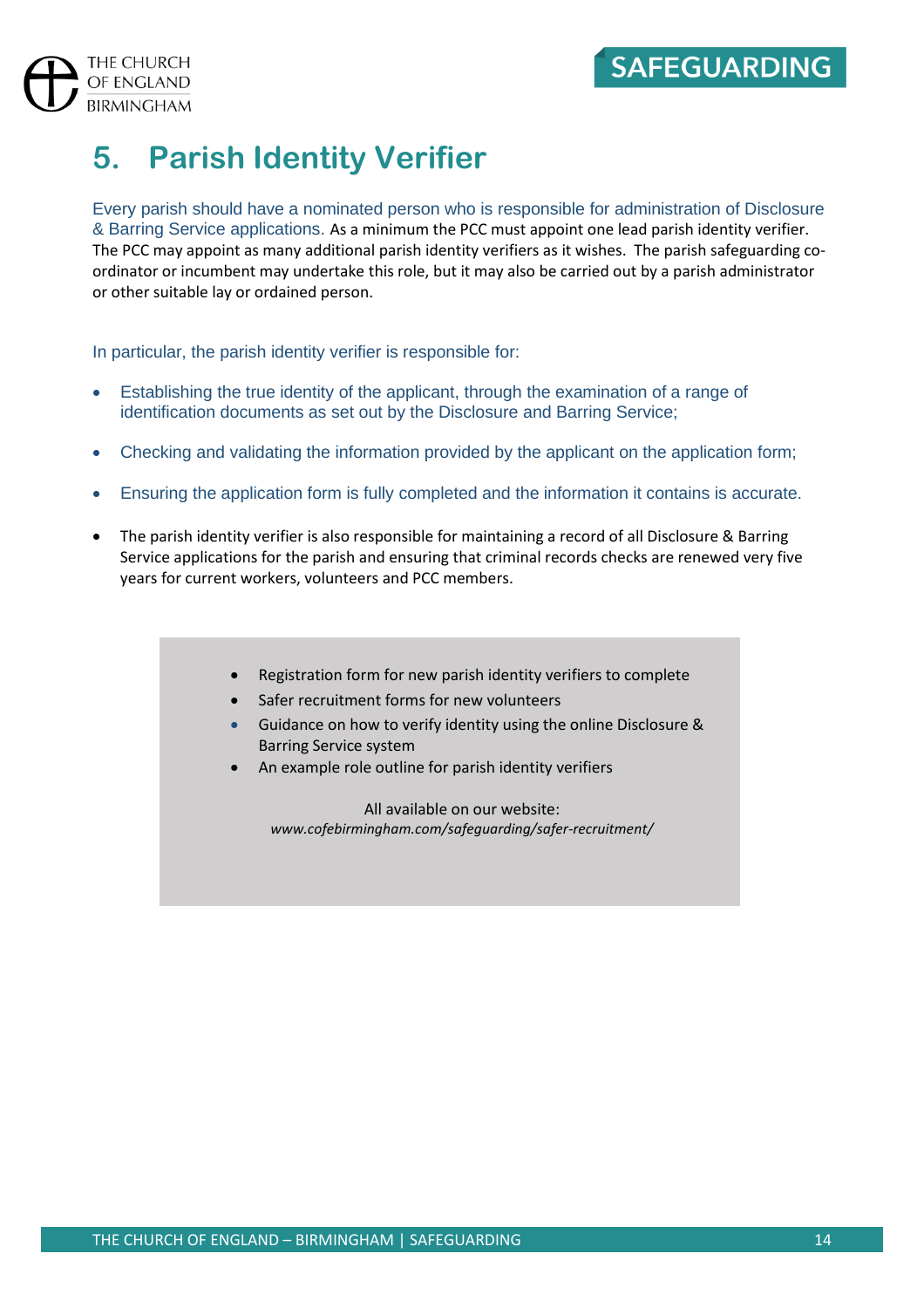# **6. Additional Parish Roles**

These roles are optional and will not be required in every parish. This is for local determination depending on need and resources. If any of the roles are required they can be carried out by the same person or a number of different people depending on the circumstances of a particular parish.

### **Children's Advocate/Youth Advocates/Independent Person**

- This person is someone whom children and young people know they could talk to about any problems, if they so wish.
- This person, where appointed, should be included on the 'Need To Talk?' poster, displayed in every church

### **Vulnerable Adults Advocate/ Independent person**

- This person is someone whom vulnerable adults know they could talk to about any problems, if they so wish.
- This person, where appointed, should be included on the 'Need To Talk?' poster, displayed in every church

### **Children's/Young People Officer**

• This person is responsible for ensuring the welfare of any children and/or young people in activities such as choirs, music groups, bell ringing or as an escort in transport arranged by the church.

> Email *[safeguardingsupport@cofebirmingham.com](mailto:safeguardingsupport@cofebirmingham.com)* for a 'Need to Talk' poster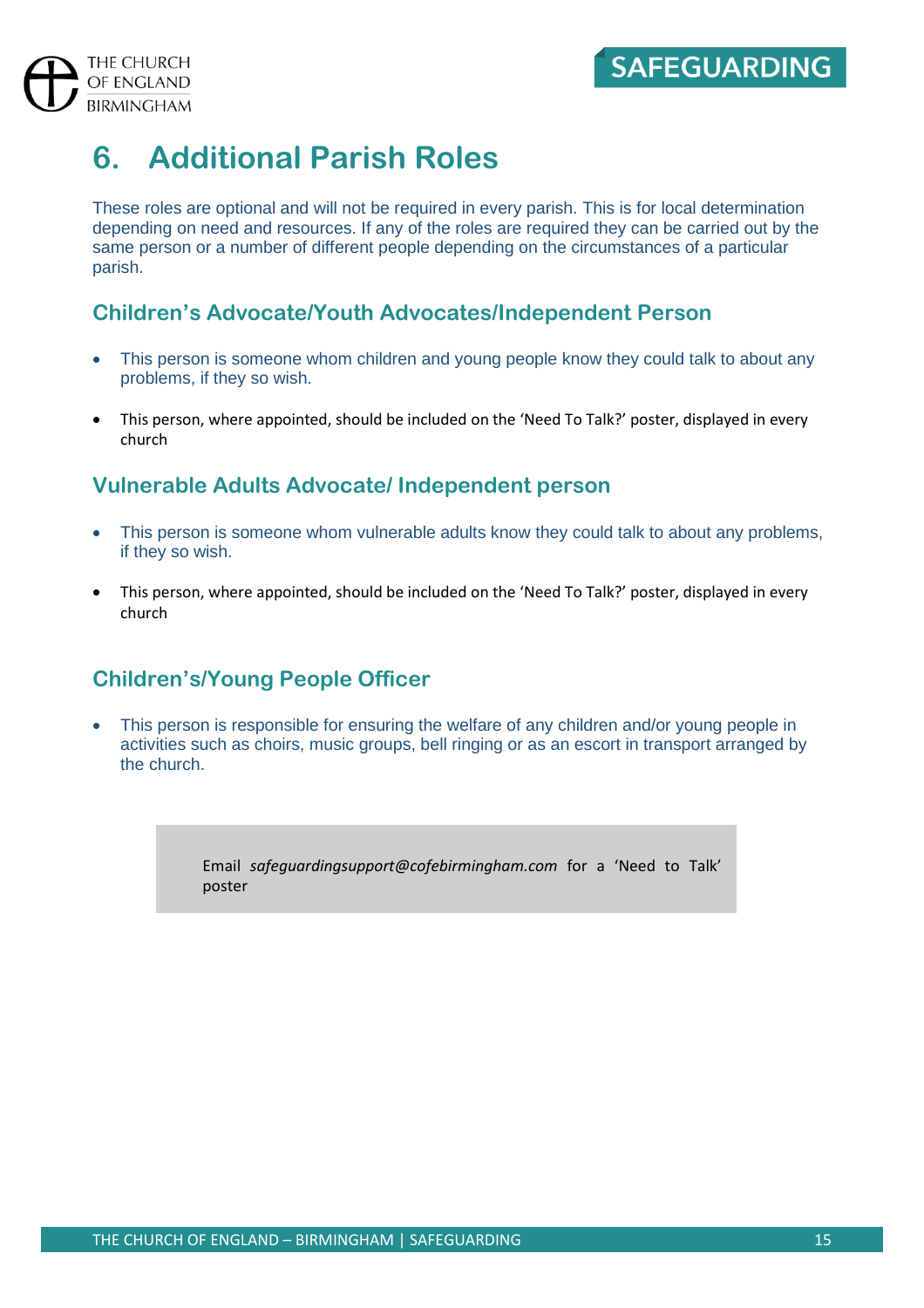



## **Appendix 1 Parish Safeguarding Responsibilities Checklist**

*If you need any help completing this checklist, please contact the Safeguarding Training & Development Officer a[t safeguardingsupport@cofebirmingham.com](mailto:safeguardingsupport@cofebirmingham.com)*

## **Who has the PCC appointed?**

| Parish:                                                                                                                                                                                                                                                                                                  |             |
|----------------------------------------------------------------------------------------------------------------------------------------------------------------------------------------------------------------------------------------------------------------------------------------------------------|-------------|
| <b>Current Office Holders</b>                                                                                                                                                                                                                                                                            | <b>Name</b> |
| <b>Parish Safeguarding Co-ordinator (PSC)</b><br>(required - the PCC must appoint a lay PSC, unrelated to the<br>vicar)                                                                                                                                                                                  |             |
| <b>Parish Safeguarding Co-ordinator (PSC)</b><br>(optional - only include if you have appointed more than one<br>PSC. For example, you may have different PSCs for children<br>and adults)                                                                                                               |             |
| Vicar                                                                                                                                                                                                                                                                                                    |             |
| <b>Lead Parish Identity Verifier</b><br>(required)                                                                                                                                                                                                                                                       |             |
| <b>Parish Identity Verifier</b><br>(optional - only include if you have appointed more than one<br>Parish Identity Verifier)                                                                                                                                                                             |             |
| <b>Children's Advocate</b><br>(optional – only include if you have appointed one)                                                                                                                                                                                                                        |             |
| <b>Vulnerable Adult Advocate</b><br>(optional - only include if you have appointed one)                                                                                                                                                                                                                  |             |
| <b>Domestic Violence Contact</b><br>(required - the PSC named above may also be appointed as<br>the PCC's Domestic Violence Contact)                                                                                                                                                                     |             |
| <b>PCC Safeguarding Lead</b><br>(This is a PCC member who ensures that the PCC is fulfilling its<br>safeguarding responsibilities in accordance with UK law and<br>guidance issued by the House of Bishops and the Charity<br>Commission. This may be the vicar or PSC if they are also a<br>PCC member) |             |
| <b>Church Warden</b>                                                                                                                                                                                                                                                                                     |             |
| <b>Church Warden</b>                                                                                                                                                                                                                                                                                     |             |
| <b>PCC Secretary</b>                                                                                                                                                                                                                                                                                     |             |

**PSC** = Parish Safeguarding Co-ordinator **BSA** = Bishop's Safeguarding Adviser **PIV** = Parish Identity Verifier **RAG Rating -> Red Amber Green Rating**

Where you answer 'no' to a question below, assess how quickly the PCC needs to take action to reduce the risk this poses. e.g. Where the risk of harm is very high if the action is not completed, rate this **red** and take action as soon as possible. Where there is a medium risk of harm, rate this **amber** and you may need to take action within the next two - six months. Where the risk of harm is low, rate the risk **green** and complete this within a reasonable period of time.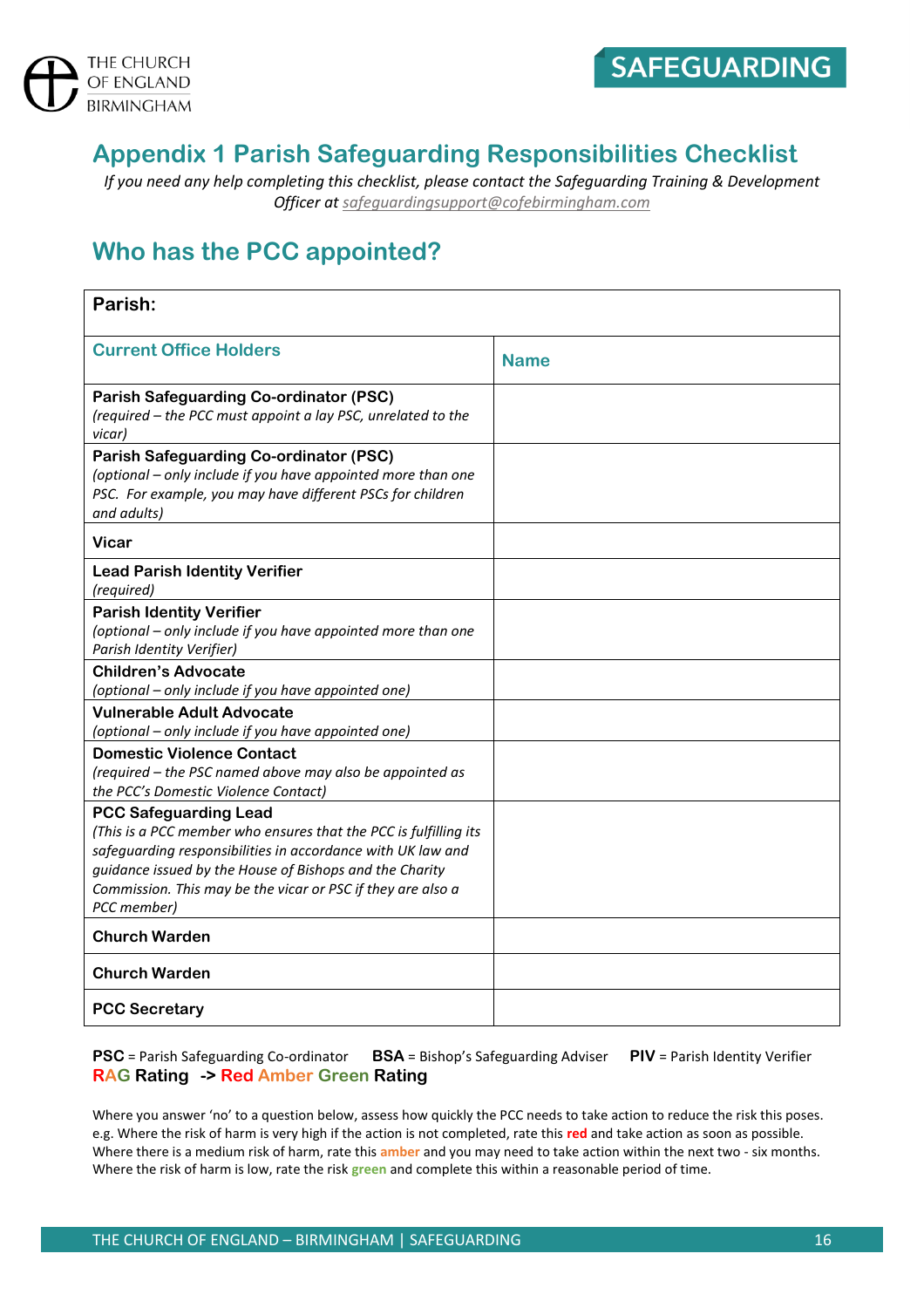



| <b>ADOPT</b><br>Promoting a Safer Church policy commitments<br>All House of Bishops' safeguarding policies & practice guidance<br>(templates are available at<br>https://www.cofebirmingham.com/safequarding/parish-<br>safequarding/) |                       | If no, action<br>required for<br>improvement | <b>RAG Rating</b> |
|----------------------------------------------------------------------------------------------------------------------------------------------------------------------------------------------------------------------------------------|-----------------------|----------------------------------------------|-------------------|
| Has the PCC formerly adopted the House of Bishops'<br>Promoting a Safer Church policy commitments?                                                                                                                                     | Yes / No              |                                              |                   |
| Has the PCC formerly adopted all of the House of<br>Bishops' safeguarding policy and practice guidance?                                                                                                                                | Yes / No              |                                              |                   |
| Has the PCC formerly agreed to implement all of The<br>Church of England - Birmingham's procedures in<br>relation to the above policy and practice guidance?                                                                           | Yes / No              |                                              |                   |
| When are the following parish policies due to be<br>reviewed?<br><b>Safeguarding Policy</b><br><b>Recruitment of Ex-offenders</b><br>Domestic Violence<br>Complaints & Whistle-blowing<br>Employee Grievance & Whistle-blowing         | <b>Renewal Dates:</b> |                                              |                   |
| Do church officers and members have access to the<br>parish safeguarding policy statement?                                                                                                                                             | Yes / No              |                                              |                   |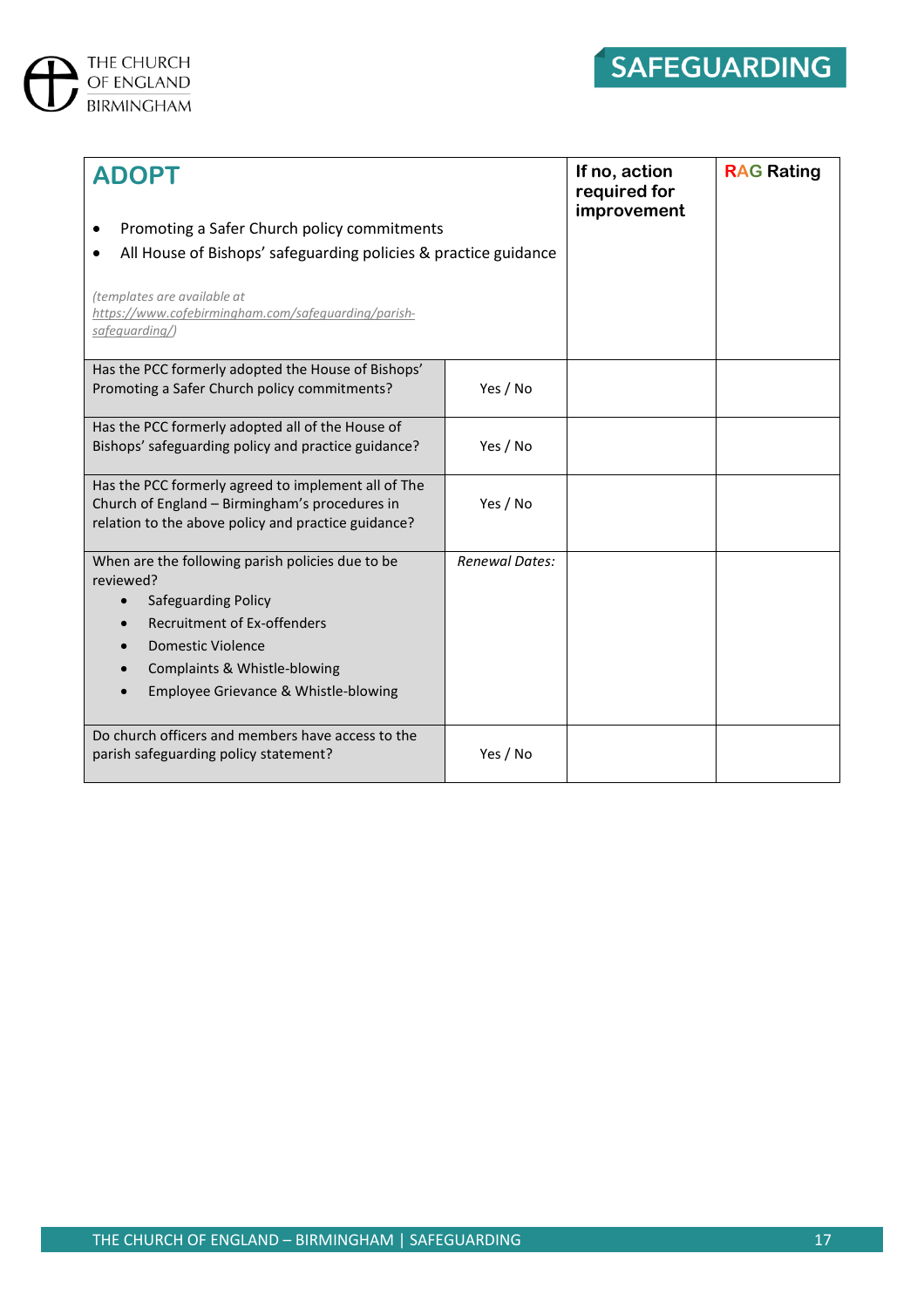



| <b>APPOINT</b>                                                                              |          | If no, action<br>required for<br>improvement | <b>RAG Rating</b> |
|---------------------------------------------------------------------------------------------|----------|----------------------------------------------|-------------------|
| a lay Parish Safeguarding Co-ordinator                                                      |          |                                              |                   |
| a Parish Identity Verifier<br>$\bullet$                                                     |          |                                              |                   |
| (role outlines are available at www.cofebirmingham.com/safequarding/safer-<br>recruitment/) |          |                                              |                   |
| a Domestic Violence Contact<br>٠                                                            |          |                                              |                   |
| Has the PCC appointed a lay PSC who is unrelated                                            |          |                                              |                   |
| to the incumbent / priest-in-charge?                                                        | Yes / No |                                              |                   |
| Does the PSC have a current DBS check?                                                      | Yes / No |                                              |                   |
| Has the PSC attended C3 (or C2) and S1 training?                                            | Yes / No |                                              |                   |
| Did the PSC attend the last annual Resourcing &                                             |          |                                              |                   |
| Recognition day for PSCs? (held annually)                                                   | Yes / No |                                              |                   |
| Has the PCC appointed a lay Domestic Violence                                               |          |                                              |                   |
| Contact who is unrelated to the incumbent /                                                 |          |                                              |                   |
| priest-in-charge? (the PSC may also be the domestic<br>violence contact)                    | Yes / No |                                              |                   |
| Has the PCC appointed a Parish Identity Verifier?                                           | Yes / No |                                              |                   |
| If no, how does the PCC process DBS checks?                                                 |          |                                              |                   |
|                                                                                             |          |                                              |                   |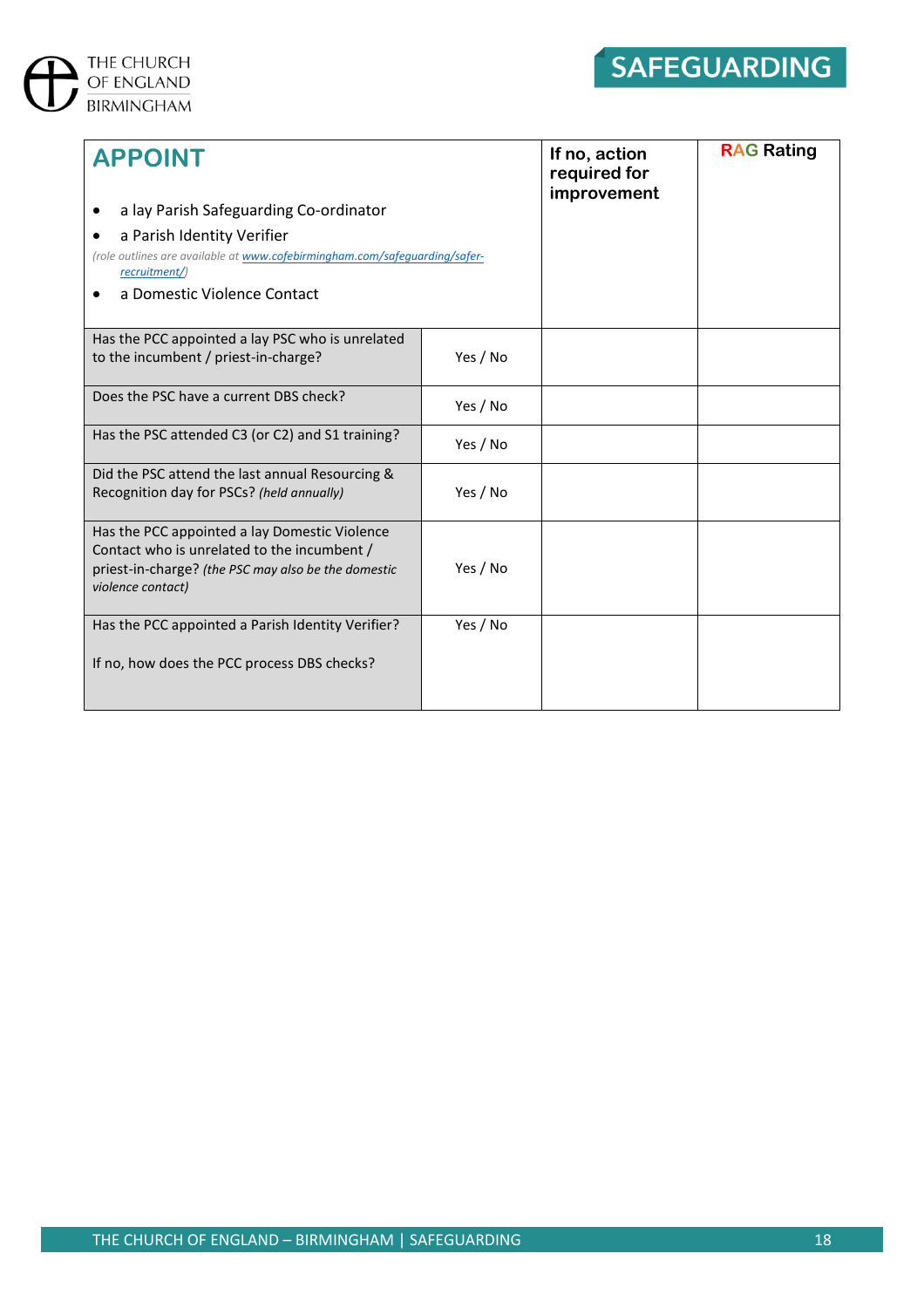



| <b>SAFER RECRUIT, SUPPORT &amp; TRAIN</b>                                                                                            |          | If no, action<br>required for | <b>RAG Rating</b> |
|--------------------------------------------------------------------------------------------------------------------------------------|----------|-------------------------------|-------------------|
| safer recruit (DBS checks every 5 years)<br>(forms and info available at www.cofebirmingham.com/safeguarding/safer-<br>recruitment/) |          | improvement                   |                   |
| guidelines for volunteers and paid workers                                                                                           |          |                               |                   |
| (examples are available at www.cofebirmingham.com/safequarding/working-safely-<br>with-the-vulnerable)                               |          |                               |                   |
| safeguarding training every 3 years                                                                                                  |          |                               |                   |
| (booking & info available at www.cofebirmingham.com/safequarding/safequarding-<br>$training$ )                                       |          |                               |                   |
| insurance for activities                                                                                                             |          |                               |                   |
| Do all church officers* where the role is eligible for                                                                               |          |                               |                   |
| a DBS check, (including PCC members) have a<br>current check?                                                                        | Yes / No |                               |                   |
| What is the parish procedure to ensure DBS checks                                                                                    |          |                               |                   |
| are renewed every five years?                                                                                                        |          |                               |                   |
| For every role eligible for a DBS check:                                                                                             |          |                               |                   |
| there is a role outline?                                                                                                             | Yes / No |                               |                   |
| have church officers* completed a personal                                                                                           | Yes / No |                               |                   |
| details form / application form?<br>have two references been taken?                                                                  | Yes / No |                               |                   |
| have church officers* signed a confidential                                                                                          |          |                               |                   |
| self-declaration form?                                                                                                               | Yes/No   |                               |                   |
| (N.B. as elected officials PCC members do not need<br>references but must complete a confidential self-                              |          |                               |                   |
| declaration form)                                                                                                                    |          |                               |                   |
| Have church officers* working with children,                                                                                         |          |                               |                   |
| young people or vulnerable adults been given                                                                                         |          |                               |                   |
| guidelines for their role?                                                                                                           | Yes / No |                               |                   |
| Have all church officers* working with children and                                                                                  |          |                               |                   |
| vulnerable adults attended diocesan safeguarding                                                                                     |          |                               |                   |
| training?                                                                                                                            | Yes / No |                               |                   |
|                                                                                                                                      |          |                               |                   |
| What is the parish procedure to ensure attendance<br>at safeguarding training is renewed every three                                 |          |                               |                   |
| years?                                                                                                                               |          |                               |                   |
|                                                                                                                                      |          |                               |                   |
| What are the current activities in the parish with<br>children, young people or vulnerable adults?                                   |          |                               |                   |
|                                                                                                                                      |          |                               |                   |
|                                                                                                                                      |          |                               |                   |
| Does the PCC have insurance for all of these<br>activities?                                                                          | Yes / No |                               |                   |
|                                                                                                                                      |          |                               |                   |
| Who is responsible for renewing the insurance                                                                                        |          |                               |                   |
| policy?                                                                                                                              |          |                               |                   |
| *A church officer is anyone elected to, or appointed to, a role on behalf of the PCC, whether lay or ordained, paid or               |          |                               |                   |
|                                                                                                                                      | unpaid   |                               |                   |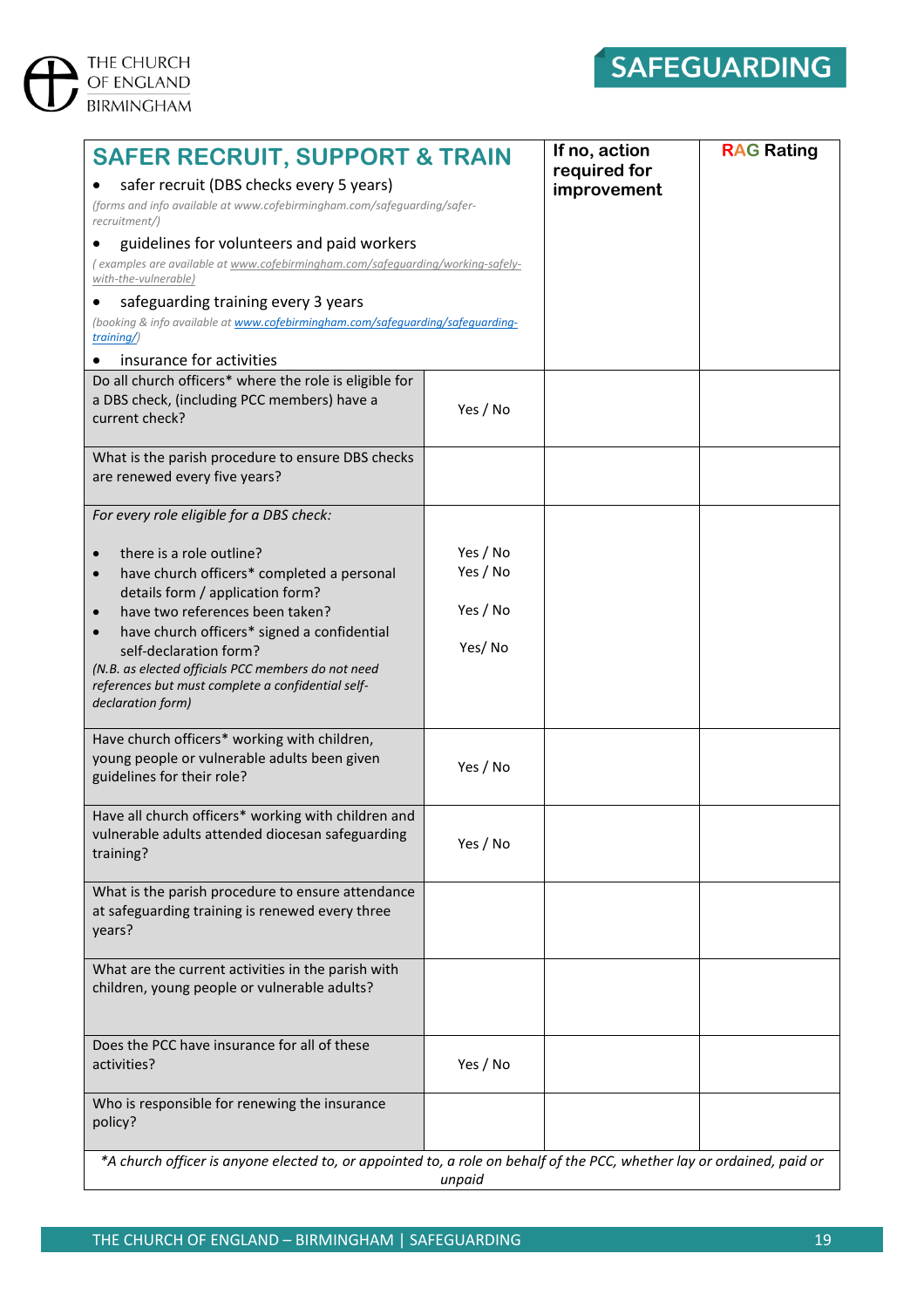



| <b>RESPOND</b><br>procedure to respond to concerns<br>(available at                                                                                                         |          | If no, action<br>required for<br>improvement | <b>RAG Rating</b> |
|-----------------------------------------------------------------------------------------------------------------------------------------------------------------------------|----------|----------------------------------------------|-------------------|
| www.cofebirmingham.com/hub/safeguarding/policies/)<br>report to Bishop's Safeguarding Adviser                                                                               |          |                                              |                   |
| comply with data protection regulations                                                                                                                                     |          |                                              |                   |
| risk assess activities                                                                                                                                                      |          |                                              |                   |
| (examples at                                                                                                                                                                |          |                                              |                   |
| www.cofebirmingham.com/hub/safequarding/policies)                                                                                                                           |          |                                              |                   |
| What is the current parish procedure for responding<br>to concerns, allegations and disclosures?                                                                            |          |                                              |                   |
| Does this comply with the diocesan reporting<br>procedure?                                                                                                                  | Yes / No |                                              |                   |
| Have all concerns / allegations against church<br>officers* or relating to abuse at church activities<br>during the past year been reported to the BSA?                     | Yes / No |                                              |                   |
| Or, if there haven't been any during the last year,<br>does the parish policy include a requirement to do<br>this?                                                          | Yes / No |                                              |                   |
| Does the parish policy include a requirement to<br>report anyone whose behaviour poses a risk to the<br>BSA? (e.g. a person who has convictions for sex<br>offences)        | Yes / No |                                              |                   |
| What is the current procedure for responding to<br>concerns, allegations and disclosures about domestic<br>violence?                                                        |          |                                              |                   |
| Does this comply with the diocesan reporting<br>procedure?                                                                                                                  | Yes / No |                                              |                   |
| Safeguarding records - concerns, allegations, safer<br>recruitment records and training records                                                                             |          |                                              |                   |
| Are the records kept securely?                                                                                                                                              | Yes / No |                                              |                   |
| Is access to the records of safeguarding concerns &<br>allegations limited to the vicar and PSC?                                                                            | Yes / No |                                              |                   |
| Is access to the safer recruitment and training records<br>limited to the vicar, PSC & PIV?                                                                                 | Yes / No |                                              |                   |
| If no to any of the above, does access to the records<br>comply with current Data Protection legislation? (e.g.<br>is access secure, controlled, necessary & proportionate) | Yes / No |                                              |                   |
| Has a risk assessment been done for all current<br>activities with children, young people and vulnerable<br>adults?                                                         | Yes / No |                                              |                   |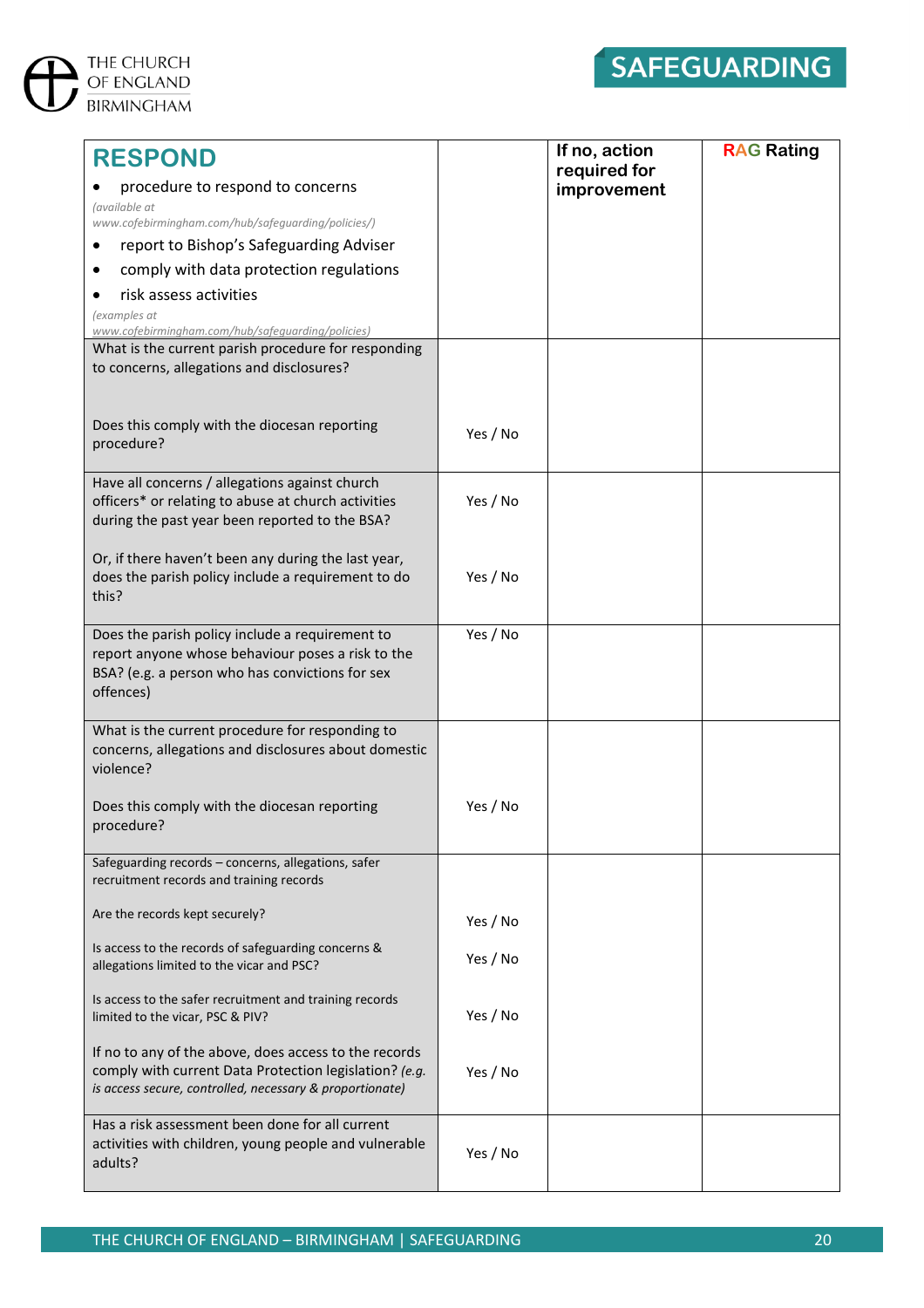



| Are risk assessments reviewed annually?                                                                                                                                               | Yes / No |  |
|---------------------------------------------------------------------------------------------------------------------------------------------------------------------------------------|----------|--|
| Have church officers* who have contact with<br>children and vulnerable adults been given a Small<br>Guide to Safeguarding? (available from<br>safequardingsupport@cofebirmingham.com) | Yes / No |  |
|                                                                                                                                                                                       |          |  |

*\*A church officer is anyone elected to, or appointed to, a role on behalf of the PCC, whether lay or ordained, paid or unpaid*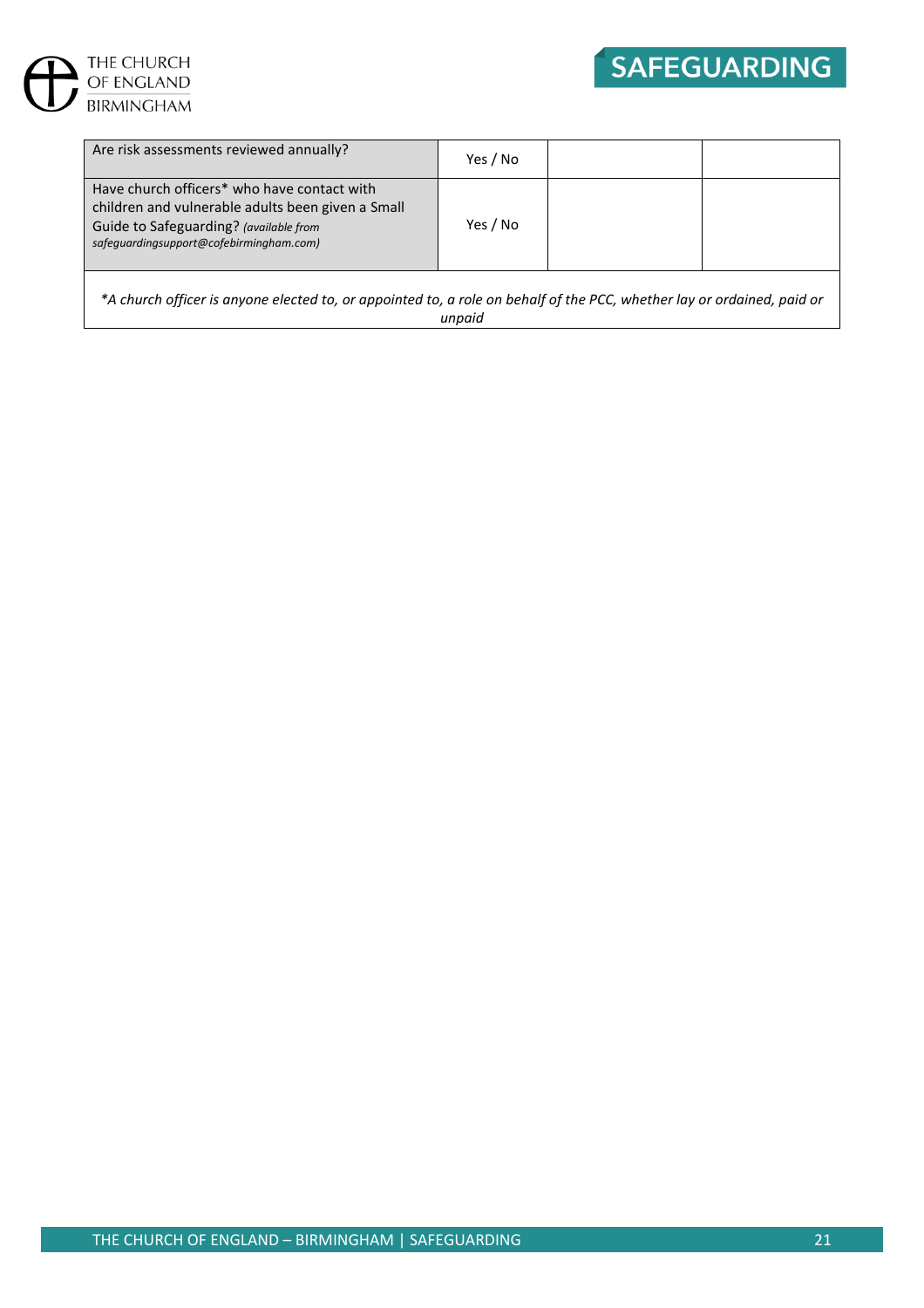



| <b>DISPLAY</b><br>Promoting a Safer Church statement<br>(template available at<br>www.cofebirmingham.com/safeguarding/parish-safeguarding/)<br>'Need to Talk' Poster<br>(available from safeguardingsupport@cofebirmingham.com)<br>Parish safeguarding policy or handbook<br>Domestic Violence policy statement<br>(template available at<br>https://www.cofebirmingham.com/safequarding/parish-<br>safequarding/ |          | If no, action<br>required for<br>improvement | <b>RAG Rating</b> |
|-------------------------------------------------------------------------------------------------------------------------------------------------------------------------------------------------------------------------------------------------------------------------------------------------------------------------------------------------------------------------------------------------------------------|----------|----------------------------------------------|-------------------|
| Is the PCC's statement of adoption of the House of<br>Bishops' Promoting a Safer Church policy<br>commitments displayed:                                                                                                                                                                                                                                                                                          |          |                                              |                   |
| on church premises?<br>(required)                                                                                                                                                                                                                                                                                                                                                                                 | Yes / No |                                              |                   |
| on the church website?<br>(optional)                                                                                                                                                                                                                                                                                                                                                                              | Yes / No |                                              |                   |
| Is the 'Need to Talk' Poster displayed in all church<br>premises?                                                                                                                                                                                                                                                                                                                                                 | Yes / No |                                              |                   |
| Is the PCC's safeguarding policy or handbook<br>displayed:                                                                                                                                                                                                                                                                                                                                                        | Yes / No |                                              |                   |
| on church premises?<br>(required)                                                                                                                                                                                                                                                                                                                                                                                 |          |                                              |                   |
| on the church website?<br>(optional)                                                                                                                                                                                                                                                                                                                                                                              | Yes / No |                                              |                   |
| Is the PCC's Domestic Violence policy statement<br>displayed:                                                                                                                                                                                                                                                                                                                                                     |          |                                              |                   |
| on church premises?<br>$\bullet$<br>(required)                                                                                                                                                                                                                                                                                                                                                                    | Yes / No |                                              |                   |
| on the church website?<br>(optional)                                                                                                                                                                                                                                                                                                                                                                              | Yes / No |                                              |                   |